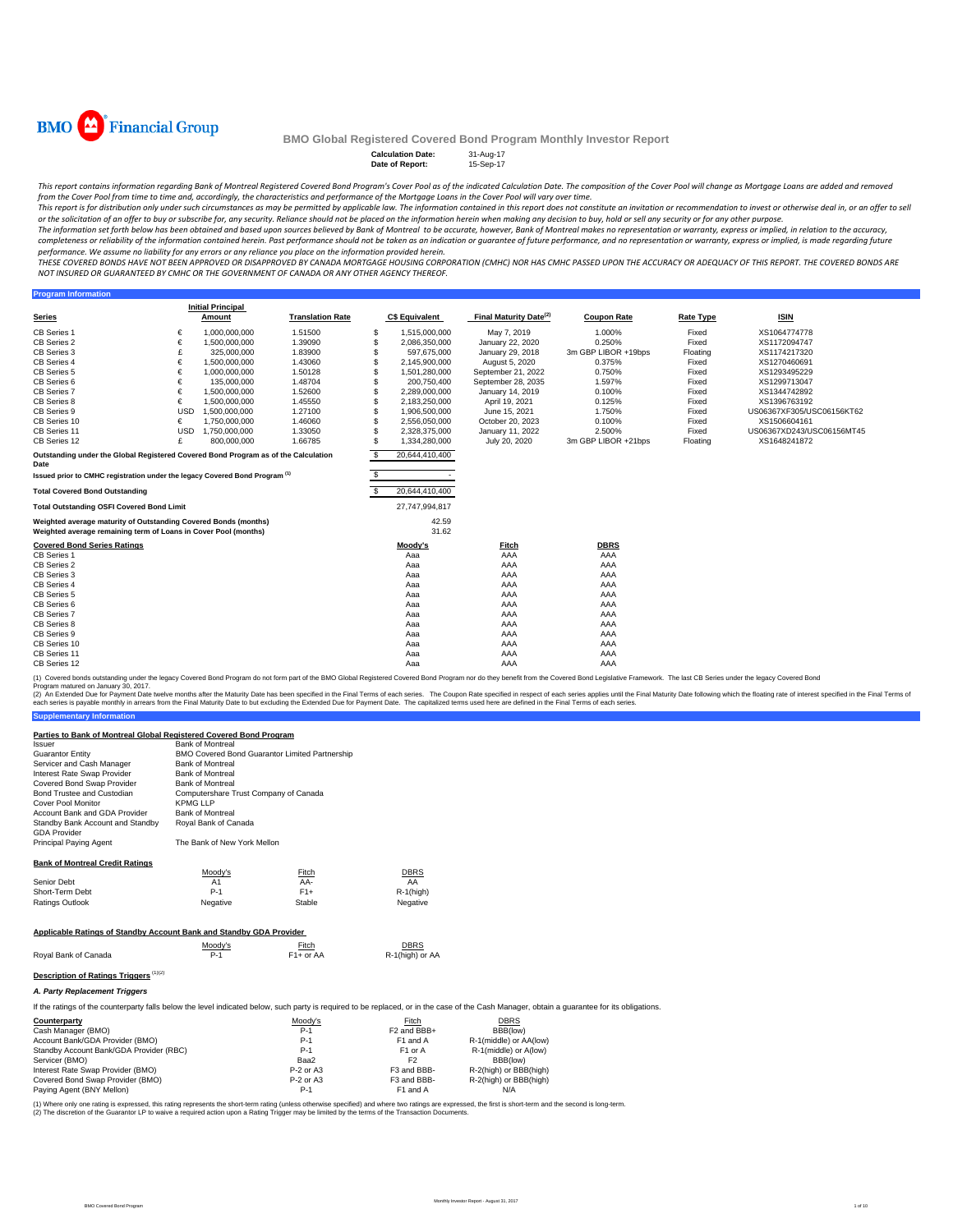

| <b>Calculation Date:</b> | 31-Aug-17 |
|--------------------------|-----------|
| Date of Report:          | 15-Sep-17 |

#### *B. Summary of Specific Rating Trigger Actions*

I) The following actions are required if the Cash Manager (BMO) undergoes a downgrade below the stipulated rating:

|                                                                                                                                                                                                                                                                                                                       | Moody's | Fitch               | <b>DBRS</b>             |
|-----------------------------------------------------------------------------------------------------------------------------------------------------------------------------------------------------------------------------------------------------------------------------------------------------------------------|---------|---------------------|-------------------------|
| a) The Servicer will be required to direct amounts received directly<br>into the GDA Account (or Standby GDA Account if applicable)<br>within 2 Canadian business days and the Cash Manager shall<br>immediately remit any funds held at such time for or on behalf of<br>the Guarantor directly into the GDA Account | $P-1$   | F <sub>1</sub> or A | R-1(middle) or AA(low)  |
| II) The following actions are required if the Servicer (BMO) undergoes a downgrade below the stipulated rating:                                                                                                                                                                                                       |         |                     |                         |
|                                                                                                                                                                                                                                                                                                                       | Moodv's | Fitch               | <b>DBRS</b>             |
| a) The Servicer will be required to direct amounts received to the<br>Cash Manager, or GDA as applicable                                                                                                                                                                                                              | $P-1$   | F <sub>1</sub> or A | R-1(middle) or BBB(low) |

III) The Swap Provider is required to transfer credit support or transfer all of its rights and obligations to a replacement third party, or to obtain a<br>guarantee of its rights and obligations from a third party, if the Sw

Moody's(3) Fitch DBRS

| a) Interest Rate Swap Provider | P-1 or A2 | F <sub>1</sub> and A | R-1(middle) or A (high) |
|--------------------------------|-----------|----------------------|-------------------------|
| b) Covered Bond Swap Provider  | P-1 or A2 | F1 and A             | R-1(middle) or A (high) |

IV) The following actions are required if the Issuer (BMO) undergoes a downgrade below the stipulated rating:

| a) Mandatory repayment of the Demand Loan                                                                        | Moody's<br>N/A | Fitch<br>F <sub>2</sub> or BBB+ | <b>DBRS</b><br>N/A |
|------------------------------------------------------------------------------------------------------------------|----------------|---------------------------------|--------------------|
| b) Cashflows will be exchanged under the Covered Bond Swap<br>Agreement (to the extent not already taking place) | Baa1           | BBB+                            | BBB(high)          |
| c) Transfer of title to Loans to Guarantor <sup>(4)</sup>                                                        | A <sub>3</sub> | BBB-                            | BBB(low)           |
| <b>Events of Defaults &amp; Test Compliance</b>                                                                  |                |                                 |                    |
| Asset Coverage Test (C\$ Equivalent of Outstanding                                                               |                | Pass                            |                    |
| Covered Bond < Adjusted Aggregate Asset Amount)                                                                  |                |                                 |                    |
| <b>Issuer Event of Default</b>                                                                                   |                | No                              |                    |
| Guarantor LP Event of Default                                                                                    |                | No                              |                    |

(3) If no short term rating exists, then A1

(4) The transfer of registered tilte to the Loans to the Guarantor may be deferred if (A) satistadoy assurances are provided to the Guarantor and the Bond Trustee by The Office of the Special orthose in the performance of

| <b>Pre-Maturity Test</b>                  |                |       |                                        |
|-------------------------------------------|----------------|-------|----------------------------------------|
| (Applicable to Hard Bullet Covered Bonds) |                |       |                                        |
| <b>Pre-Maturity Required Ratings</b>      | <u>Moody's</u> | ≂itch | DBRS <sup>(</sup><br>A(high) or A(low) |

Following a breach of the Pre-Maturity test in respect of a Series of Hard Bullet Covered Bonds, and unless the Pre-Maturity Liquidity Ledger is otherwise funded from the other sources, the Partnership<br>shall offer to sell

(1) In the case of DBRS, if Final Maturity Date is within six months of the Pre-Maturity Test Date, then A(high), otherwise A(low).

| <b>Reserve Fund</b>                                                           |         |                |                       |
|-------------------------------------------------------------------------------|---------|----------------|-----------------------|
| <b>Reserve Fund Required Amount Ratings</b><br>Senior                         | Moody's | Fitch          | <b>DBRS</b><br>A(low) |
| Short Term                                                                    | P-1     | F <sub>1</sub> | R-1(middle)           |
| Are the ratings of the Issuer below the Reserve Fund Required Amount Ratings? |         | No             |                       |

If the ratings of the Issuer fall below the Reserve Fund Required Amount Ratings, then the Guarantor shall credit or cause to be credited to the Reserve Fund funds up to an amount equal to the Reserve Fund Required Amount.

Reserve Fund Required Amount: Nil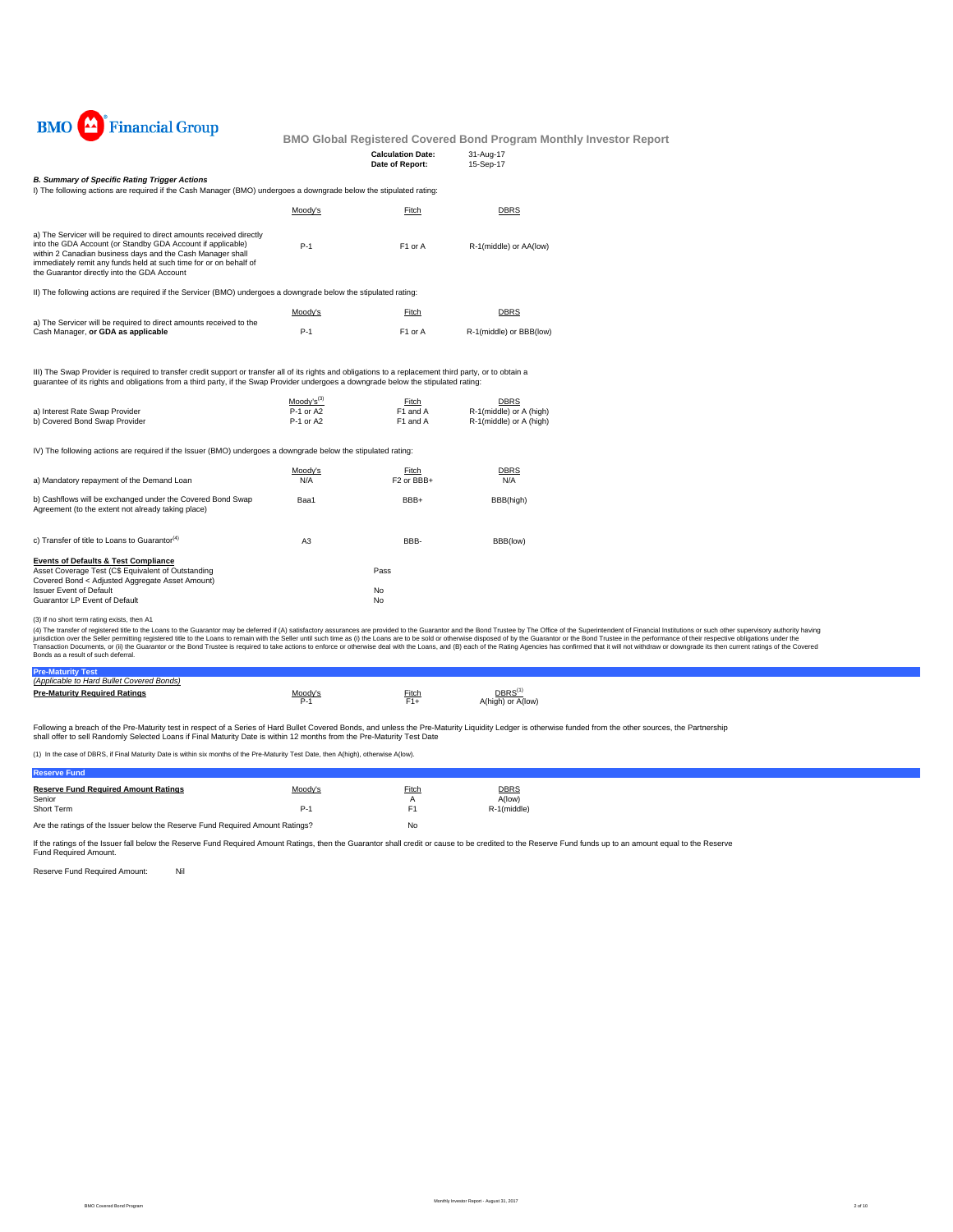

|                                                                                                                                                                                                                                            | <b>Calculation Date:</b><br>Date of Report: | 31-Aug-17<br>15-Sep-17                          |        |                |                |
|--------------------------------------------------------------------------------------------------------------------------------------------------------------------------------------------------------------------------------------------|---------------------------------------------|-------------------------------------------------|--------|----------------|----------------|
| <b>Asset Coverage Test</b>                                                                                                                                                                                                                 |                                             |                                                 |        |                |                |
| C\$ Equivalent of Outstanding Covered Bonds                                                                                                                                                                                                | 20.644.410.400                              |                                                 |        |                |                |
| $A^{(1)}$ = Lesser of (i) Sum of LTV adjusted outstanding principal balance and (ii) Sum of<br>Asset percentage adjusted outstanding principal balance                                                                                     | 23,634,290,589                              |                                                 | A (i)  |                | 25,829,825,780 |
| B = Principal receipts not applied                                                                                                                                                                                                         |                                             |                                                 | A (ii) |                | 23,634,290,589 |
| $C =$ Cash capital contributions<br>$D =$ Substitution assets<br>$E =$ (i) Reserve fund balance<br>(ii) Pre - Maturity liquidity ledger balance<br>$F =$ Negative carry factor calculation<br>Total: $A + B + C + D + E - F$               | $\sim$<br>$\sim$<br>23,634,290,589          | Asset Percentage<br>Maximum Asset<br>Percentage |        | 91.5%<br>95.0% |                |
| <b>Asset Coverage Test Pass/Fail</b><br>(1) Market Value as determined by adjusting, not less than quarterly, the Original Market Value utilizing the Indexation Methodology (see Appendix for details) for subsequent price developments. | Pass                                        |                                                 |        |                |                |
| <b>Valuation Calculation</b>                                                                                                                                                                                                               |                                             |                                                 |        |                |                |

| <b>Trading Value of Covered Bonds</b>                                                                                                                                                                                          | 20.795.093.780 |        |                |
|--------------------------------------------------------------------------------------------------------------------------------------------------------------------------------------------------------------------------------|----------------|--------|----------------|
| $A =$ Lesser of i) Present value of outstanding loan balance of Performing Eligible Loans <sup>(1)</sup><br>and ii) 80% of Market Value <sup>(2)</sup> of properties securing Performing Eligible Loans, net of<br>adjustments | 25.839.060.568 |        |                |
|                                                                                                                                                                                                                                |                | A (i)  | 25.839.060.568 |
| $B =$ Principal receipts up to calculation date not otherwise applied                                                                                                                                                          |                | A (ii) | 48.898.275.660 |
| $C =$ Cash capital contributions                                                                                                                                                                                               |                |        |                |
| D = Trading Value of any Substitute Assets                                                                                                                                                                                     |                |        |                |
| $E =$ (i) Reserve Fund Balance, if applicable                                                                                                                                                                                  |                |        |                |
| (ii) Pre - Maturity liquidity ledger balance                                                                                                                                                                                   |                |        |                |
| F = Trading Value of Swap Collateral                                                                                                                                                                                           |                |        |                |
| Total: $A + B + C + D + E + F$                                                                                                                                                                                                 | 25.839.060.568 |        |                |

(1) Present value of expected future cash flows of Loans using current market interest rates offered to BMO clients. The effective weighted average rate used for discounting is 2.74%.<br>(2) Market Value as determined by adju

| (2) Market Value as determined by adjusting, not less than quarterly, the Original Market Value utilizing the indexation Methodology (see Appendix for details) for subsequent price developments. |                                |                                                        |  |
|----------------------------------------------------------------------------------------------------------------------------------------------------------------------------------------------------|--------------------------------|--------------------------------------------------------|--|
| <b>Intercompany Loan Balance</b>                                                                                                                                                                   |                                |                                                        |  |
| Guarantee Loan<br>Demand Loan<br>Total                                                                                                                                                             |                                | 22,586,324,329<br>S<br>3,356,889,408<br>25,943,213,737 |  |
| <b>Cover Pool Losses</b>                                                                                                                                                                           |                                |                                                        |  |
| <b>Period end</b>                                                                                                                                                                                  | <b>Write Off Amounts</b>       | <b>Loss Percentage (Annualized)</b>                    |  |
| August 31, 2017                                                                                                                                                                                    | \$54,270                       | 0.00%                                                  |  |
| <b>Cover Pool Flow of Funds</b>                                                                                                                                                                    |                                |                                                        |  |
|                                                                                                                                                                                                    | <b>Current Month</b>           | Previous Month                                         |  |
| Cash Inflows *                                                                                                                                                                                     |                                |                                                        |  |
| Principal receipts                                                                                                                                                                                 | 554,060,599                    | 539,397,584                                            |  |
| Proceeds for sale of Loans                                                                                                                                                                         |                                |                                                        |  |
| <b>Revenue Receipts</b>                                                                                                                                                                            | 52,124,049                     | 57,306,723                                             |  |
| Swap Receipts                                                                                                                                                                                      | 1,435,578                      | 934,597                                                |  |
| Cash Capital Contribution                                                                                                                                                                          |                                |                                                        |  |
| Advances of Intercompany Loans                                                                                                                                                                     |                                | 2,029,000,000.00                                       |  |
| Guarantee Fee                                                                                                                                                                                      |                                | $\overline{\phantom{a}}$                               |  |
| <b>Cash Outflows</b>                                                                                                                                                                               |                                |                                                        |  |
| Swap Payment                                                                                                                                                                                       |                                |                                                        |  |
| Intercompany Loan interest                                                                                                                                                                         | (31, 858, 937)                 | (27, 812, 629)                                         |  |
| Intercompany Loan principal                                                                                                                                                                        | $(554,060,599)$ <sup>(1)</sup> | (539, 397, 584)                                        |  |
| Intercompany Loan repayment                                                                                                                                                                        |                                |                                                        |  |
| Mortgage Top-up Settlement                                                                                                                                                                         |                                | (2,028,069,803)                                        |  |
| Misc Partnership Expenses                                                                                                                                                                          | (93)                           | (140)                                                  |  |
| Profit Distribution to Partners                                                                                                                                                                    |                                |                                                        |  |
| Net inflows/(outflows)                                                                                                                                                                             | 21,700,597                     | 31,358,748                                             |  |

 $<sup>(1)</sup>$  Includes cash settlement of \$554,060,599 to occur on September 19, 2017.</sup>

| <b>Cover Pool - Summary Statistics</b>       |                         |               |  |
|----------------------------------------------|-------------------------|---------------|--|
| Asset Type                                   | Mortgages               |               |  |
| Previous Month Ending Balance                | 26.407.268.552          |               |  |
| Aggregate Outstanding Balance                | \$<br>25,857,447,231    |               |  |
| Number of Loans                              | 101.867                 |               |  |
| Average Loan Size                            | \$<br>253.835           |               |  |
| Number of Primary Borrowers                  | 100,311                 |               |  |
| Number of Properties                         | 101.867                 |               |  |
|                                              | Original <sup>(1)</sup> | Indexed $(2)$ |  |
| Weighted Average Current Loan to Value (LTV) | 62.08%                  | 50.05%        |  |
| Weighted Average Authorized LTV              | 69.53%                  | 55.56%        |  |
| Weighted Average Original LTV                | 69.53%                  |               |  |
| Weighted Average Seasoning                   | 19.04 (Months)          |               |  |
| Weighted Average Coupon                      | 2.54%                   |               |  |
| Weighted Average Original Term               | 50.66 (Months)          |               |  |
| Weighted Average Remaining Term              | 31.62 (Months)          |               |  |
| <b>Substitution Assets</b>                   | Nil                     |               |  |
|                                              |                         |               |  |

<sup>(t)</sup> Value as most recently determined or assessed in accordance with the underwriting policies (whether upon origination or renewal of the Eligible Loan or subsequently thereto).<br><sup>(2)</sup> Value as determined by adjusting, n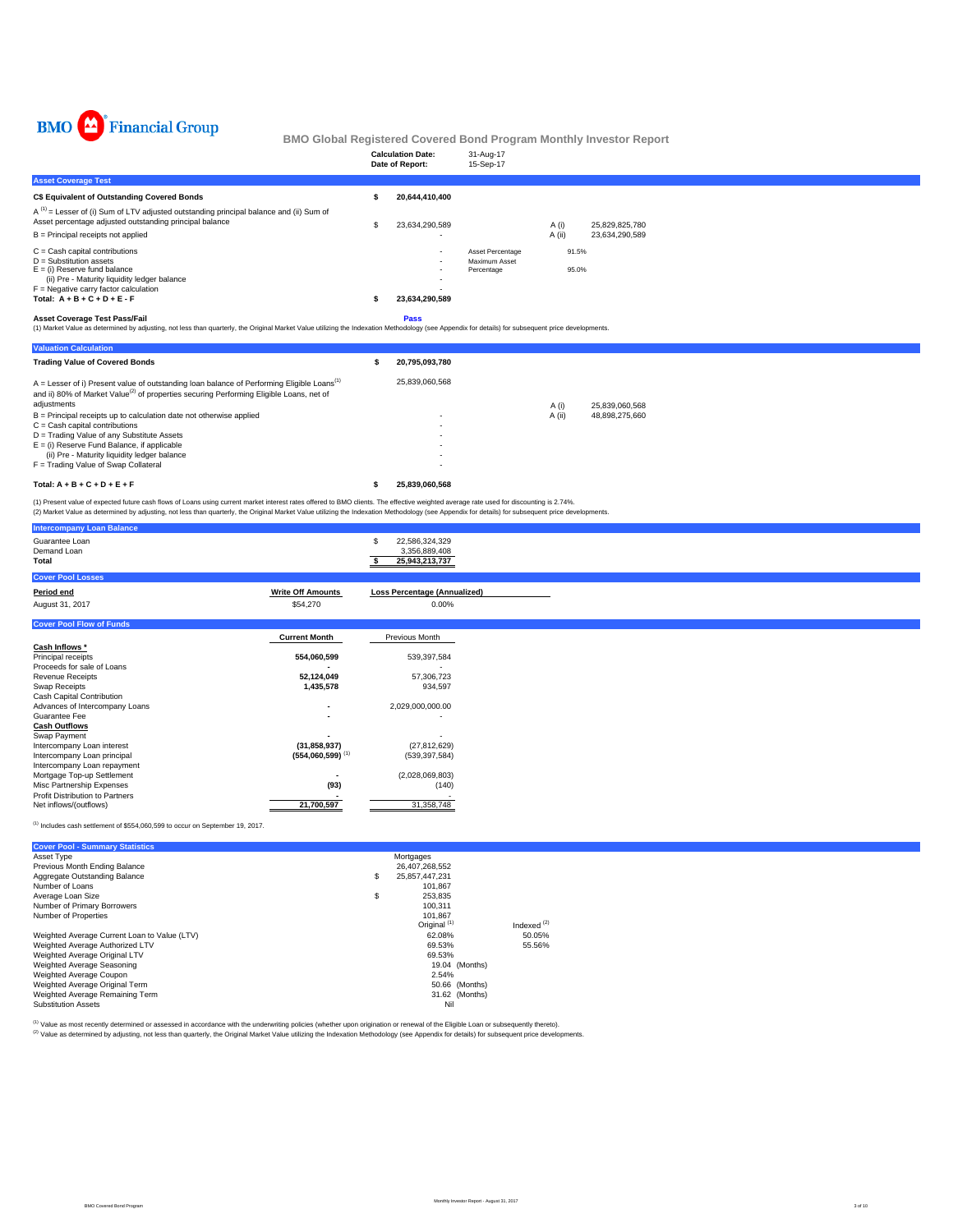

|                                              | -<br><b>Calculation Date:</b><br>Date of Report: | -<br>31-Aug-17<br>15-Sep-17 |                          |            |
|----------------------------------------------|--------------------------------------------------|-----------------------------|--------------------------|------------|
| <b>Cover Pool - Delinquency Distribution</b> |                                                  |                             |                          |            |
| <b>Aging Summary</b>                         | <b>Number of Loans</b>                           | Percentage                  | <b>Principal Balance</b> | Percentage |
| Current and less than 30 days past due       | 101.364                                          | 99.51                       | 25.747.660.019           | 99.58      |
| 30 - 59 days past due                        | 234                                              | 0.23                        | 53.690.303               | 0.21       |
| 60 - 89 days past due                        | 116                                              | 0.11                        | 28.475.458               | 0.11       |
| 90 or more days past due                     | 153                                              | 0.15                        | 27.621.451               | 0.11       |
| <b>Grand Total</b>                           | 101.867                                          | 100.00                      | 25,857,447,231           | 100.00     |
|                                              |                                                  |                             |                          |            |

| <b>Cover Pool - Provincial Distribution</b> |                        |            |     |                          |            |
|---------------------------------------------|------------------------|------------|-----|--------------------------|------------|
| Province                                    | <b>Number of Loans</b> | Percentage |     | <b>Principal Balance</b> | Percentage |
| Alberta                                     | 12,577                 | 12.35      | э.  | 3.083.779.937            | 11.93      |
| <b>British Columbia</b>                     | 15,267                 | 14.99      | ъ   | 5.183.691.500            | 20.05      |
| Manitoba                                    | 1.378                  | 1.35       |     | 237.781.128              | 0.92       |
| <b>New Brunswick</b>                        | 1,601                  | 1.57       |     | 202,263,878              | 0.78       |
| Newfoundland                                | 2,745                  | 2.69       | Ф   | 454.251.363              | 1.76       |
| Northwest Territories & Nunavut             | 86                     | 0.08       |     | 18.075.981               | 0.07       |
| Nova Scotia                                 | 3,168                  | 3.11       |     | 549.916.033              | 2.13       |
| Ontario                                     | 44,805                 | 43.98      | Эħ. | 12.239.736.653           | 47.34      |
| Prince Edward Island                        | 533                    | 0.52       | ъ   | 73.349.453               | 0.28       |
| Quebec                                      | 17.525                 | 17.20      | \$. | 3.381.380.625            | 13.08      |
| Saskatchewan                                | 2.080                  | 2.04       |     | 412.218.108              | 1.59       |
| <b>Yukon Territories</b>                    | 102                    | 0.10       |     | 21,002,572               | 0.08       |
| <b>Grand Total</b>                          | 101,867                | 100.00     |     | 25.857.447.231           | 100.00     |

| <b>Cover Pool - Credit Score Distribution</b> |                        |            |                          |                |            |
|-----------------------------------------------|------------------------|------------|--------------------------|----------------|------------|
| Credit Score <sup>(1)</sup>                   | <b>Number of Loans</b> | Percentage | <b>Principal Balance</b> |                | Percentage |
| Score Unavailable                             | 1.688                  | 1.66       |                          | 367.748.706    | 1.42       |
| Less than 600                                 | 2.235                  | 2.19       |                          | 498.644.766    | 1.93       |
| $600 - 650$                                   | 3.983                  | 3.91       |                          | 1.033.582.800  | 4.00       |
| 651 - 700                                     | 11.069                 | 10.87      |                          | 3.003.471.295  | 11.62      |
| 701 - 750                                     | 22.789                 | 22.37      |                          | 6.151.105.692  | 23.79      |
| 751 - 800                                     | 40.155                 | 39.42      |                          | 10.620.526.044 | 41.07      |
| 801 and Above                                 | 19.948                 | 19.58      |                          | 4.182.367.927  | 16.17      |
| <b>Grand Total</b>                            | 101.867                | 100.00     |                          | 25.857.447.231 | 100.00     |

| <b>Cover Pool - Rate Type Distribution</b>           |                        |            |                          |            |
|------------------------------------------------------|------------------------|------------|--------------------------|------------|
| <b>Rate Type</b>                                     | <b>Number of Loans</b> | Percentage | <b>Principal Balance</b> | Percentage |
| Fixed                                                | 79,493                 | 78.04      | 19,509,919,467           | 75.45      |
| Variable                                             | 22,374                 | 21.96      | 6,347,527,764            | 24.55      |
| <b>Grand Total</b>                                   | 101.867                | 100.00     | 25,857,447,231           | 100.00     |
|                                                      |                        |            |                          |            |
| <b>Cover Pool - Mortgage Asset Type Distribution</b> |                        |            |                          |            |
| <b>Mortgage Asset Type</b>                           | <b>Number of Loans</b> | Percentage | <b>Principal Balance</b> | Percentage |
| <b>Conventional Amortizing Mortgages</b>             | 101,867                | 100.00     | 25,857,447,231           | 100.00     |
| <b>Grand Total</b>                                   | 101.867                | 100.00     | 25,857,447,231           | 100.00     |
|                                                      |                        |            |                          |            |
| <b>Cover Pool - Occupancy Type Distribution</b>      |                        |            |                          |            |

| <b>Occupancy Type</b> | <b>Number of Loans</b> | Percentage | <b>Principal Balance</b> | Percentage |
|-----------------------|------------------------|------------|--------------------------|------------|
| Owner Occupied        | 77.145                 | 75.73      | 20.659.276.962           | 79.90      |
| Non-Owner Occupied    | 24.722                 | 24.27      | 5.198.170.269            | 20.10      |
| <b>Grand Total</b>    | 101.867                | 100.00     | 25.857.447.231           | 100.00     |

| <b>Cover Pool - Mortgage Rate Distribution</b> |                        |                          |    |                          |            |
|------------------------------------------------|------------------------|--------------------------|----|--------------------------|------------|
| Mortgage Rate (%)                              | <b>Number of Loans</b> | Percentage               |    | <b>Principal Balance</b> | Percentage |
| Less than 1.00                                 | 15                     | 0.01                     | ж  | 3.544.069                | 0.01       |
| $1.00 - 3.99$                                  | 100.762                | 98.92                    | S  | 25,652,952,206           | 99.21      |
| $4.00 - 4.49$                                  | 680                    | 0.67                     | ъ  | 132.379.940              | 0.51       |
| $4.50 - 4.99$                                  | 82                     | 0.08                     | ă. | 13.625.214               | 0.05       |
| $5.00 - 5.49$                                  | 17                     | 0.02                     |    | 3.018.674                | 0.01       |
| $5.50 - 5.99$                                  |                        | 0.00                     |    | 433,939                  | 0.00       |
| $6.00 - 6.49$                                  | 6                      | 0.01                     |    | 851.304                  | 0.00       |
| $6.50 - 6.99$                                  | 302                    | 0.30                     |    | 50.641.885               | 0.20       |
| $7.00 - 7.49$                                  |                        | $\overline{\phantom{a}}$ |    |                          |            |
| $7.50 - 7.99$                                  |                        | $\overline{\phantom{a}}$ |    |                          |            |
| 8.00 and Above                                 |                        | $\sim$                   |    |                          |            |
| <b>Grand Total</b>                             | 101,867                | 100.00                   |    | 25,857,447,231           | 100.00     |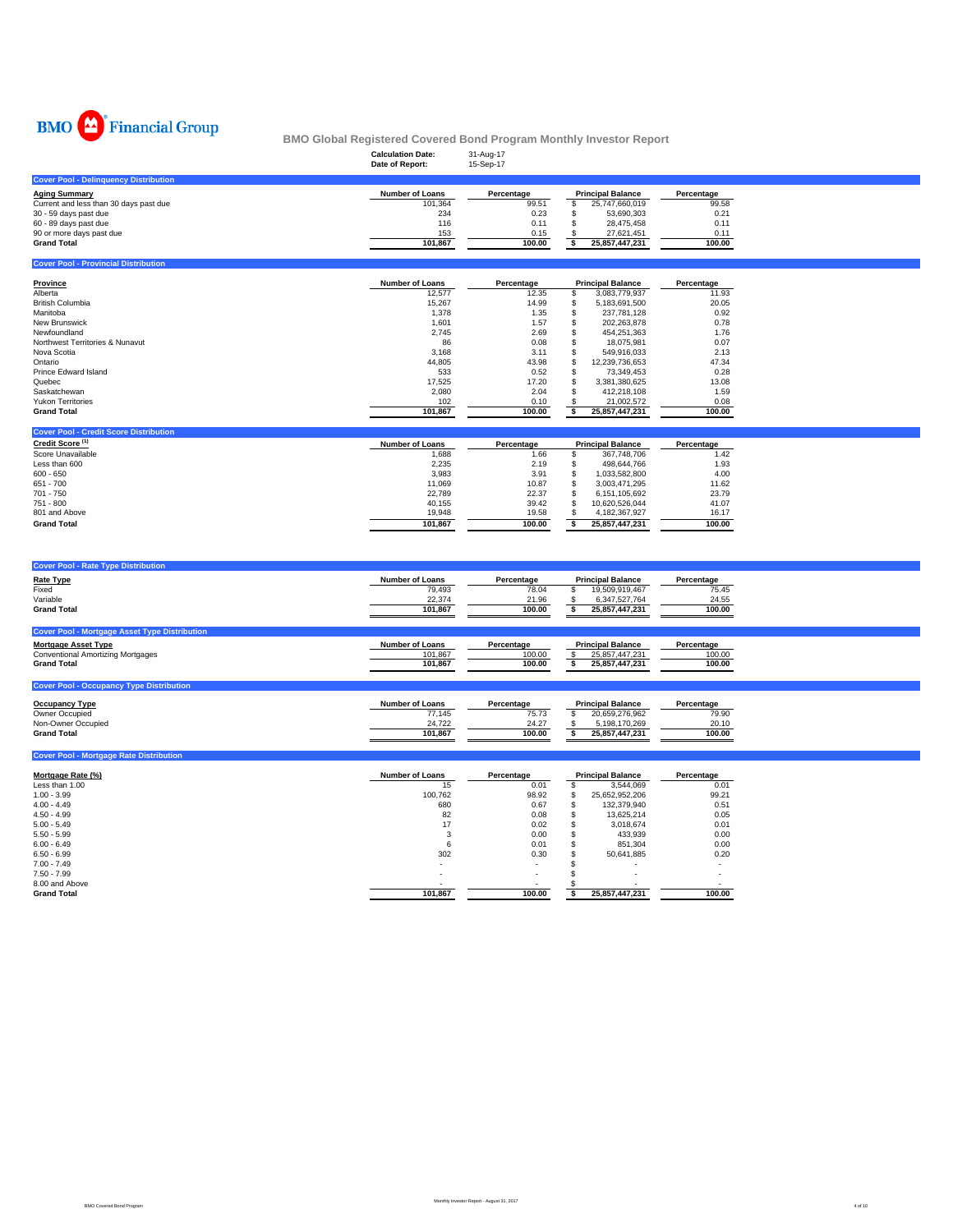

| -                                         | <b>Calculation Date:</b><br>Date of Report: | 31-Aug-17<br>15-Sep-17 |   |                          |            |
|-------------------------------------------|---------------------------------------------|------------------------|---|--------------------------|------------|
| Cover Pool - Indexed LTV Distribution (1) |                                             |                        |   |                          |            |
| Indexed LTV (%)                           | <b>Number of Loans</b>                      | Percentage             |   | <b>Principal Balance</b> | Percentage |
| 20.00 and Below                           | 11,075                                      | 10.87                  |   | 1,009,176,288            | 3.90       |
| $20.01 - 25.00$                           | 4,589                                       | 4.50                   |   | 731,336,294              | 2.83       |
| 25.01 - 30.00                             | 5,121                                       | 5.03                   |   | 1,039,829,473            | 4.02       |
| $30.01 - 35.00$                           | 6,389                                       | 6.27                   |   | 1,577,787,815            | 6.10       |
| $35.01 - 40.00$                           | 8,686                                       | 8.53                   |   | 2,538,864,845            | 9.82       |
| $40.01 - 45.00$                           | 9,803                                       | 9.62                   | S | 2,841,978,797            | 10.99      |
| 45.01 - 50.00                             | 11.111                                      | 10.91                  | s | 3.056.419.891            | 11.82      |
| $50.01 - 55.00$                           | 9,455                                       | 9.28                   |   | 2,687,600,745            | 10.39      |
| $55.01 - 60.00$                           | 9,235                                       | 9.07                   |   | 2,673,226,637            | 10.34      |
| $60.01 - 65.00$                           | 8,233                                       | 8.08                   |   | 2,335,074,755            | 9.03       |
| 65.01 - 70.00                             | 7,620                                       | 7.48                   |   | 2,264,867,359            | 8.76       |
| 70.01 - 75.00                             | 7,569                                       | 7.43                   |   | 2,151,168,976            | 8.32       |
| 75.01 - 80.00                             | 2,981                                       | 2.93                   |   | 950,115,355              | 3.67       |
| 80.01 and Above                           |                                             |                        |   |                          |            |
| <b>Grand Total</b>                        | 101,867                                     | 100.00                 |   | 25,857,447,231           | 100.00     |

(1) Value as determined by adjusting, not less than quarterly, the Original Market Value utilizing the Indexation Methodology (see Appendix for details) for subsequent price developments.

| <b>Cover Pool - Remaining Term Distribution</b> |                        |            |   |                          |            |  |
|-------------------------------------------------|------------------------|------------|---|--------------------------|------------|--|
| <b>Months to Maturity</b>                       | <b>Number of Loans</b> | Percentage |   | <b>Principal Balance</b> | Percentage |  |
| Less than 12                                    | 17,076                 | 16.76      |   | 4.222.161.915            | 16.33      |  |
| $12 - 17$                                       | 9.846                  | 9.67       | ъ | 2.709.764.550            | 10.48      |  |
| $18 - 24$                                       | 11,202                 | 11.00      |   | 2.859.092.408            | 11.06      |  |
| $25 - 30$                                       | 8.584                  | 8.43       | ъ | 2.013.591.463            | 7.79       |  |
| $31 - 36$                                       | 11,211                 | 11.01      |   | 2,835,683,048            | 10.97      |  |
| $37 - 42$                                       | 11.269                 | 11.06      |   | 2.952.227.377            | 11.42      |  |
| $43 - 48$                                       | 10.716                 | 10.52      |   | 2.664.605.478            | 10.30      |  |
| $49 - 54$                                       | 14.285                 | 14.02      |   | 3.842.050.838            | 14.86      |  |
| $55 - 60$                                       | 7.477                  | 7.34       |   | 1.712.919.485            | 6.62       |  |
| $61 - 63$                                       | 10                     | 0.01       |   | 2.369.188                | 0.01       |  |
| 72 and Above                                    | 191                    | 0.19       |   | 42.981.481               | 0.17       |  |
| <b>Grand Total</b>                              | 101.867                | 100.00     |   | 25.857.447.231           | 100.00     |  |

| <b>Number of Loans</b> | Percentage |   |                | Percentage               |
|------------------------|------------|---|----------------|--------------------------|
| 18.182                 | 17.85      |   | 1,160,523,747  | 4.49                     |
| 32,017                 | 31.43      |   | 4.823.370.898  | 18.65                    |
| 23.868                 | 23.43      | s | 5.861.251.011  | 22.67                    |
| 12,337                 | 12.11      |   | 4.250.436.708  | 16.44                    |
| 6,472                  | 6.35       |   | 2.881.991.186  | 11.15                    |
| 3,423                  | 3.36       |   | 1.864.168.710  | 7.21                     |
| 1.799                  | 1.77       |   | 1.164.211.341  | 4.50                     |
| 1,092                  | 1.07       |   | 816.327.423    | 3.16                     |
| 705                    | 0.69       |   | 598.338.291    | 2.31                     |
| 549                    | 0.54       |   | 520.882.884    | 2.01                     |
| 1.113                  | 1.09       |   | 1.340.697.996  | 5.18                     |
| 237                    | 0.23       |   | 404.679.130    | 1.57                     |
| 73                     | 0.07       |   | 170.567.908    | 0.66                     |
|                        |            |   |                |                          |
| 101,867                | 100.00     |   | 25.857.447.231 | 100.00                   |
|                        |            |   |                | <b>Principal Balance</b> |

| <b>Number of Loans</b> | Percentage |                | Percentage               |
|------------------------|------------|----------------|--------------------------|
| 21.671                 | 21.27      | 4.224.155.960  | 16.34                    |
| 5.385                  | 5.29       | 1.301.062.044  | 5.03                     |
| 67.407                 | 66.17      | 18.534.613.144 | 71.68                    |
| 7.404                  | 7.27       | 1.797.616.083  | 6.95                     |
| 101.867                | 100.00     | 25.857.447.231 | 100.00                   |
|                        |            |                | <b>Principal Balance</b> |

*Note: Percentages and totals in the above tables may not add exactly due to rounding.*

### **Cover Pool - Indexed LTV and Delinquency Distribution by Province**

|          |                 |                                                     |                           | <b>Aging Summary</b>      |                             |               |
|----------|-----------------|-----------------------------------------------------|---------------------------|---------------------------|-----------------------------|---------------|
| Province | Indexed LTV (%) | <b>Current and</b><br>less than 30<br>days past due | 30 to 59<br>days past due | 60 to 89<br>days past due | 90 or more<br>days past due | Total         |
| Alberta  | 20.00 and Below | 70.056.709                                          | 115,752                   |                           | 86,379                      | 70,258,839    |
|          | $20.01 - 25$    | 52.152.154                                          | 109.219                   |                           |                             | 52,261,372    |
|          | $25.01 - 30$    | 70.647.237                                          |                           |                           |                             | 70.647.237    |
|          | $30.01 - 35$    | 91.169.992                                          | 267.617                   |                           |                             | 91.437.609    |
|          | $35.01 - 40$    | 124.695.109                                         | 590.058                   | 57.785                    | 216.937                     | 125.559.889   |
|          | $40.01 - 45$    | 170.459.994                                         | 512.804                   | 1.010.482                 | 504,803                     | 172,488,083   |
|          | $45.01 - 50$    | 210.554.556                                         | 749.535                   | 503,573                   | 783,588                     | 212,591,252   |
|          | $50.01 - 55$    | 263.179.676                                         | 826.381                   | 445.659                   | 458,330                     | 264.910.047   |
|          | $55.01 - 60$    | 364.647.007                                         | 594.523                   | 1,089,380                 | 732.479                     | 367,063,389   |
|          | $60.01 - 65$    | 426.794.670                                         | 229.185                   |                           | 775,890                     | 427.799.745   |
|          | $65.01 - 70$    | 339.022.146                                         | 957.122                   | 311.366                   | 505.572                     | 340,796,206   |
|          | $70.01 - 75$    | 387.611.032                                         | 1.067.907                 | 293,296                   |                             | 388.972.235   |
|          | $75.01 - 80$    | 498.230.930                                         | 154,338                   | 323,096                   | 285,670                     | 498,994,035   |
|          |                 | 3.069.221.211                                       | 6.174.440                 | 4,034,638                 | 4.349.649                   | 3.083.779.937 |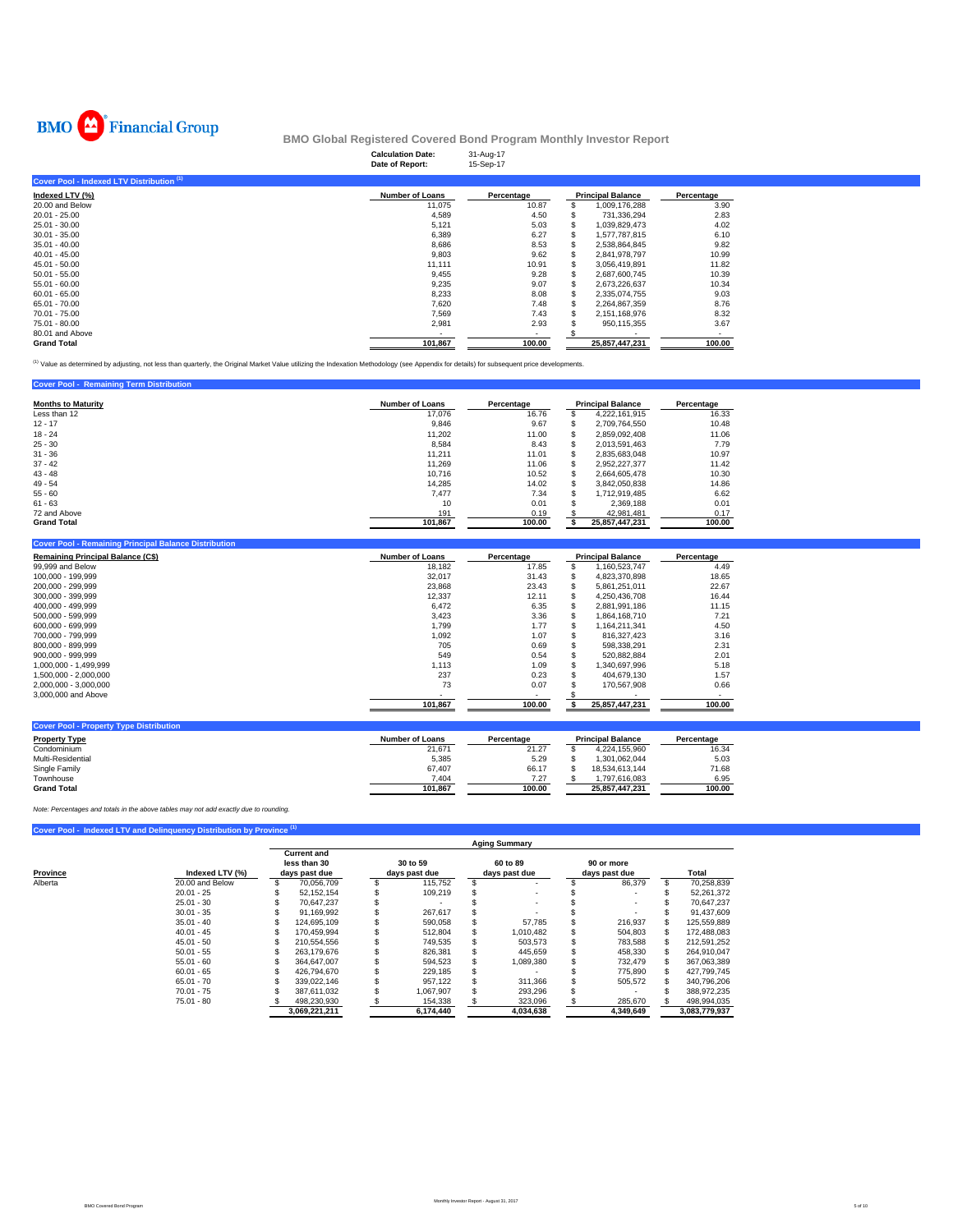

## **Calculation Date:** 31-Aug-17 **Date of Report:** 15-Sep-17 **BMO Global Registered Covered Bond Program Monthly Investor Report**

|                                 |                              | <b>Current and</b>                  |          | 30 to 59                  | <b>Aging Summary</b> | 60 to 89                  |          | 90 or more                  |          |                         |
|---------------------------------|------------------------------|-------------------------------------|----------|---------------------------|----------------------|---------------------------|----------|-----------------------------|----------|-------------------------|
| <b>Province</b>                 | Indexed LTV (%)              | less than 30<br>days past due       |          | days past due             |                      | days past due             |          | days past due               |          | <b>Total</b>            |
| <b>British Columbia</b>         | 20.00 and Below              | \$<br>300,716,617                   | \$       | 758,464                   | \$                   | 1,134,271                 | \$       | 26,832                      | \$       | 302,636,183             |
|                                 | $20.01 - 25$                 | 220,758,994<br>S                    | \$       | 140,326                   | \$                   | 197,168                   | \$       | 106,424                     | \$       | 221,202,912             |
|                                 | $25.01 - 30$                 | \$<br>321,302,110                   | \$       | 662,298                   | \$                   | 338,006                   | \$       | 346,200                     | \$       | 322,648,615             |
|                                 | $30.01 - 35$                 | \$<br>503,068,879                   | \$       | 1,394,429                 | \$                   | $\overline{\phantom{a}}$  | \$       | $\sim$                      | \$       | 504,463,308             |
|                                 | $35.01 - 40$                 | 851,400,978<br>\$                   | \$       | 3,739,518                 | \$                   |                           | \$       | 923,326                     | \$       | 856,063,823             |
|                                 | $40.01 - 45$                 | \$<br>765,456,447                   | \$       | 933,189                   | \$                   | 3,582,242                 | \$       | 470,338                     | \$       | 770,442,216             |
|                                 | $45.01 - 50$                 | \$<br>597,929,618                   | \$       | 294,125                   | \$                   | 201,098                   | \$       | 41,536                      | \$       | 598,466,378             |
|                                 | $50.01 - 55$                 | \$<br>404,768,772                   | \$       | 433,008                   | \$                   |                           | \$       |                             | \$       | 405,201,779             |
|                                 | $55.01 - 60$                 | 454,124,939<br>\$                   | \$       | 1,219,424                 | \$                   | 128,389                   | \$       |                             | \$       | 455,472,752             |
|                                 | $60.01 - 65$                 | \$<br>249,948,537                   | \$       |                           | \$                   | 248,652                   | \$       |                             | \$       | 250,197,189             |
|                                 | $65.01 - 70$                 | \$<br>181,414,208                   | \$       | J.                        | \$                   |                           | \$       |                             | \$       | 181,414,208             |
|                                 | $70.01 - 75$                 | S<br>260,445,159                    | \$       |                           | \$                   |                           | \$       |                             | \$       | 260,445,159             |
|                                 | $75.01 - 80$                 | 54,595,803<br>Я                     | S        |                           | \$                   |                           | S        | 441,176                     | \$       | 55,036,979              |
|                                 | 80.01 and Above              | 5,165,931,059                       |          | 9,574,783                 | \$                   | 5,829,827                 | \$       | 2,355,832                   | \$       | 5,183,691,500           |
|                                 |                              |                                     |          |                           | <b>Aging Summary</b> |                           |          |                             |          |                         |
|                                 |                              | <b>Current and</b>                  |          |                           |                      |                           |          |                             |          |                         |
|                                 |                              | less than 30                        |          | 30 to 59                  |                      | 60 to 89                  |          | 90 or more                  |          |                         |
| Province                        | Indexed LTV (%)              | days past due                       |          | days past due             |                      | days past due             |          | days past due               |          | Total                   |
| Manitoba                        | 20.00 and Below              | \$<br>5,713,297                     | S        |                           | \$                   |                           | \$       |                             | \$       | 5,713,297               |
|                                 | $20.01 - 25$                 | \$<br>4,016,512                     | \$       |                           | \$                   |                           | \$       |                             | \$       | 4,016,512               |
|                                 | $25.01 - 30$                 | \$<br>5,448,993                     | \$       |                           | \$                   |                           | \$       |                             | \$       | 5,448,993               |
|                                 | $30.01 - 35$<br>$35.01 - 40$ | \$<br>6,063,449<br>\$<br>7,623,799  | \$<br>\$ |                           | \$<br>\$             |                           | \$<br>\$ |                             | \$<br>\$ | 6,063,449               |
|                                 | $40.01 - 45$                 | \$                                  |          |                           |                      |                           | \$       | 95,570                      | \$       | 7,623,799<br>10,873,485 |
|                                 | $45.01 - 50$                 | 10,777,915<br>\$<br>16,851,393      | \$<br>\$ | 159,081                   | \$<br>\$             |                           | \$       |                             | \$       | 17,010,474              |
|                                 | $50.01 - 55$                 | \$<br>21,633,554                    | \$       |                           | \$                   |                           | \$       |                             | \$       | 21,633,554              |
|                                 | $55.01 - 60$                 | \$<br>33,522,807                    | \$       | 505,143                   | \$                   |                           | \$       |                             | \$       | 34,027,950              |
|                                 | $60.01 - 65$                 | \$<br>27,055,659                    | S        |                           | \$                   |                           | \$       |                             | \$       | 27,055,659              |
|                                 | $65.01 - 70$                 | \$<br>29,301,315                    | \$       | 203,927                   | \$                   |                           | \$       |                             | \$       | 29,505,241              |
|                                 | $70.01 - 75$                 | 43,373,478<br>\$                    | \$       | 720,278                   | \$                   |                           | \$       |                             | \$       | 44,093,756              |
|                                 | $75.01 - 80$                 | 24,714,959                          | S        |                           | S                    |                           | \$       |                             | \$       | 24,714,959              |
|                                 | 80.01 and Above              |                                     |          |                           |                      |                           |          |                             | \$       |                         |
|                                 |                              | 236,097,129                         |          | 1,588,429                 |                      | $\blacksquare$            |          | 95,570                      |          | 237,781,128             |
|                                 |                              |                                     |          |                           | <b>Aging Summary</b> |                           |          |                             |          |                         |
|                                 |                              | <b>Current and</b>                  |          |                           |                      |                           |          |                             |          |                         |
| Province                        | Indexed LTV (%)              | less than 30<br>days past due       |          | 30 to 59<br>days past due |                      | 60 to 89<br>days past due |          | 90 or more<br>days past due |          | Total                   |
| New Brunswick                   | 20.00 and Below              | S<br>5,985,958                      | S        |                           | \$                   |                           | S        |                             | \$       | 5,985,958               |
|                                 | $20.01 - 25$                 | 4,197,928<br>\$                     | \$       |                           | \$                   |                           | \$       | 51,143                      | \$       | 4,249,070               |
|                                 | $25.01 - 30$                 | 5,780,520<br>\$                     | \$       |                           | \$                   |                           | \$       | 35,123                      | \$       | 5,815,643               |
|                                 | $30.01 - 35$                 | \$<br>6,116,353                     | \$       |                           | \$                   |                           | \$       |                             | \$       | 6,116,353               |
|                                 | $35.01 - 40$                 | \$<br>8,333,722                     | \$       | 90,891                    | \$                   |                           | \$       |                             | \$       | 8,424,613               |
|                                 | $40.01 - 45$                 | \$<br>21,075,127                    | \$       | 111,856                   | \$                   |                           | \$       |                             | \$       | 21,186,983              |
|                                 | $45.01 - 50$                 | \$<br>35,142,501                    | \$       | 43,272                    | \$                   | 99,368                    | \$       |                             | \$       | 35,285,141              |
|                                 | $50.01 - 55$                 | \$<br>28,438,568                    | \$       | 195,185                   | \$                   | 171,487                   | \$       | 598,539                     | \$       | 29,403,779              |
|                                 | $55.01 - 60$                 | \$<br>23,576,087                    | \$       |                           | \$                   |                           | \$       |                             | \$       | 23,576,087              |
|                                 | $60.01 - 65$                 | \$<br>22,734,093                    | \$       |                           | \$                   |                           | \$       |                             | \$       | 22,734,093              |
|                                 | $65.01 - 70$                 | 14,174,617<br>\$                    | \$       |                           | \$                   |                           | \$       | 104,564                     | \$       | 14,279,181              |
|                                 | $70.01 - 75$                 | \$<br>25,128,910                    | S        |                           | \$                   |                           | \$       |                             | \$       | 25,128,910              |
|                                 | $75.01 - 80$                 | \$<br>78,065                        | S        |                           | \$                   |                           | \$       |                             | \$       | 78,065                  |
|                                 | 80.01 and Above              | 200,762,449                         |          | 441,204                   | \$                   | 270,856                   | \$       | 789,369                     |          | 202,263,878             |
|                                 |                              |                                     |          |                           | <b>Aging Summary</b> |                           |          |                             |          |                         |
|                                 |                              | <b>Current and</b>                  |          |                           |                      |                           |          |                             |          |                         |
|                                 |                              |                                     |          | 30 to 59                  |                      | 60 to 89                  |          | 90 or more                  |          |                         |
|                                 |                              | less than 30                        |          | days past due             |                      | days past due             |          | days past due               |          | Total                   |
|                                 | Indexed LTV (%)              | days past due                       |          |                           |                      |                           |          |                             | \$       | 9,032,560               |
|                                 | 20.00 and Below              | \$<br>8,880,043                     | \$       | 152,518                   | \$                   |                           | \$       |                             |          |                         |
|                                 | $20.01 - 25$                 | 5,436,291<br>\$                     | \$       | 78,986                    | \$                   |                           | \$       |                             | \$       | 5,515,277               |
|                                 | $25.01 - 30$                 | 9,152,590<br>\$                     | \$       |                           | \$                   | 36,320                    | \$       |                             | \$       | 9,188,911               |
|                                 | $30.01 - 35$                 | \$<br>12,275,805                    | \$       | ÷,                        | \$                   |                           | \$       |                             | \$       | 12,275,805              |
|                                 | $35.01 - 40$                 | \$<br>20,012,417                    | \$       | $\overline{a}$            | \$                   | 36,282                    | \$       | 89,679                      | \$       | 20,138,377              |
|                                 | $40.01 - 45$                 | \$<br>31,863,745                    | \$       | 201,580                   | \$                   | 101,895                   | \$       |                             | \$       | 32.167.219              |
|                                 | $45.01 - 50$                 | \$<br>79,101,061                    | \$       | 422,753                   | \$                   | 426,791                   | \$       | 853,568                     | \$       | 80,804,174              |
|                                 | $50.01 - 55$                 | \$<br>78,029,876                    | \$       | 1,007,801                 | \$                   | 261,788                   | \$       | 431,454                     | \$       | 79,730,919              |
|                                 | $55.01 - 60$                 | \$<br>66,848,466                    | \$       | 186,738                   | \$                   | 163,278                   | S        | 278,537                     | \$       | 67,477,018              |
|                                 | $60.01 - 65$                 | 60,130,440<br>\$                    | S        |                           | \$                   | 141,337                   | \$       |                             | \$       | 60,271,777              |
|                                 | $65.01 - 70$                 | \$<br>31,550,892                    | S        |                           | \$                   |                           | S        |                             | \$       | 31,550,892              |
| <b>Province</b><br>Newfoundland | $70.01 - 75$<br>$75.01 - 80$ | \$<br>44,689,066<br>\$<br>1,409,368 | S<br>\$  |                           | \$<br>\$             |                           | \$<br>\$ |                             | \$<br>\$ | 44,689,066<br>1,409,368 |

 **2,050,375 449,380,060 1,167,691 1,653,237 454,251,363**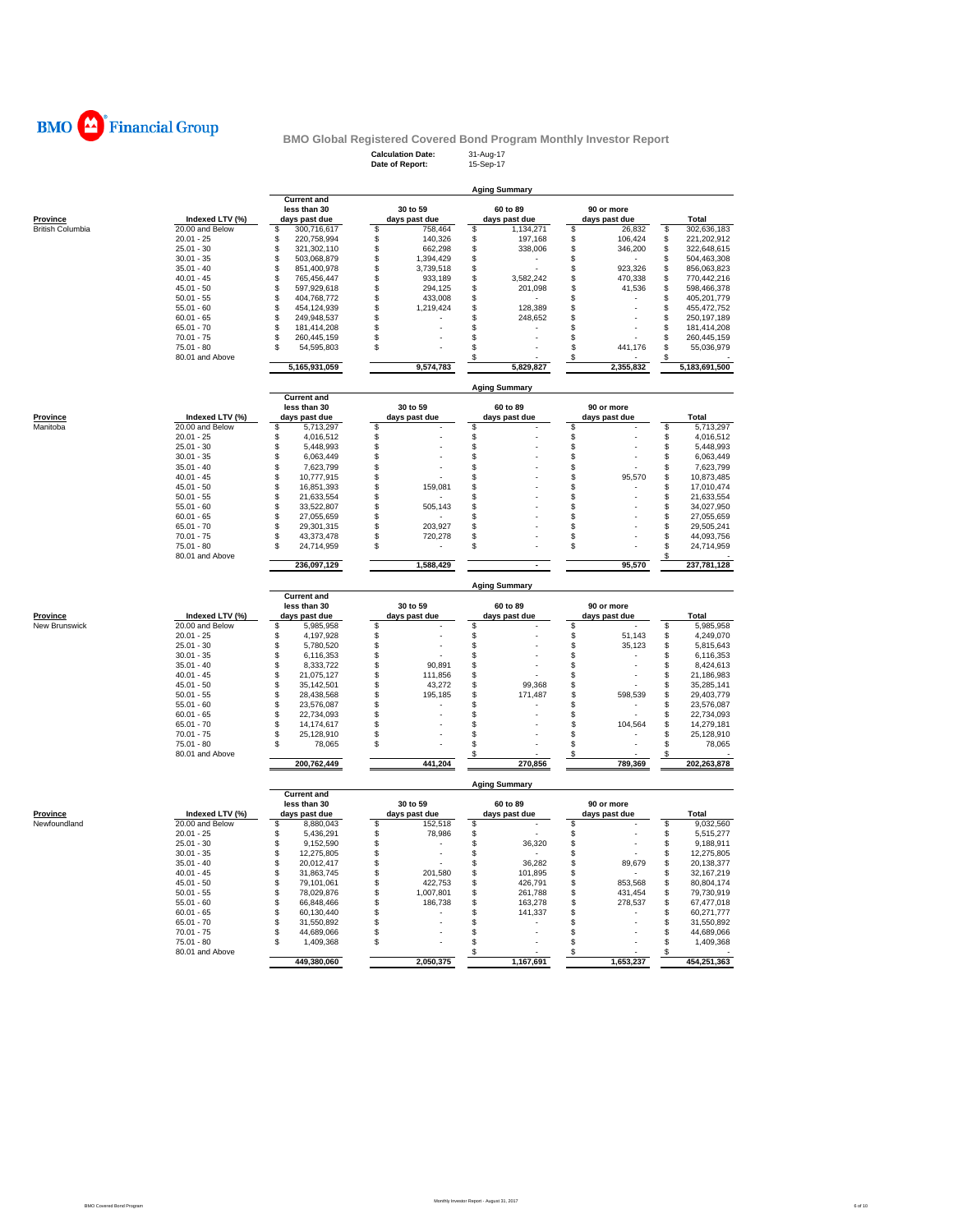

| <b>Aging Summary</b><br><b>Current and</b><br>less than 30<br>30 to 59<br>60 to 89<br>90 or more<br>Indexed LTV (%)<br><b>Province</b><br>days past due<br>days past due<br>days past due<br>days past due<br>Northwest Territories<br>20.00 and Below<br>1,267,121<br>\$<br>\$<br>\$<br>\$<br>S<br>\$<br>\$<br>$20.01 - 25$<br>\$<br>689,564<br>\$<br>\$<br>\$<br>\$<br>\$<br>\$<br>\$<br>$25.01 - 30$<br>1,254,951<br>\$<br>$30.01 - 35$<br>991,192<br>\$<br>\$<br>\$<br>\$<br>\$<br>$35.01 - 40$<br>1,493,643<br>\$<br>\$<br>\$<br>\$<br>\$<br>\$<br>\$<br>\$<br>\$<br>$40.01 - 45$<br>3,457,801<br>\$<br>\$<br>\$<br>\$<br>\$<br>$45.01 - 50$<br>2,166,537<br>\$<br>2,280,657<br>\$<br>\$<br>\$<br>\$<br>$50.01 - 55$<br>\$<br>1,636,894<br>\$<br>\$<br>\$<br>$55.01 - 60$<br>\$<br>\$<br>\$<br>\$<br>866,909<br>\$<br>\$<br>$60.01 - 65$<br>\$<br>\$<br>\$<br>\$<br>$65.01 - 70$<br>262,617<br>S<br>\$<br>\$<br>\$<br>\$<br>$70.01 - 75$<br>1,708,098<br>S<br>$75.01 - 80$<br>\$<br>\$<br>\$<br>\$<br>\$<br>80.01 and Above<br>\$<br>\$<br>\$<br>\$<br>\$<br>\$<br>\$<br>\$<br>\$<br>\$<br>18,075,981<br><b>Aging Summary</b><br><b>Current and</b><br>30 to 59<br>60 to 89<br>90 or more<br>less than 30<br>Indexed LTV (%)<br>days past due<br>days past due<br>days past due<br>days past due<br><b>Province</b><br>20.00 and Below<br>\$<br>Nova Scotia<br>\$<br>10,235,278<br>\$<br>\$<br>\$<br>28,646<br>\$<br>\$<br>\$<br>$20.01 - 25$<br>\$<br>43,416<br>24,003<br>\$<br>7,903,552<br>\$<br>\$<br>\$<br>\$<br>\$<br>$25.01 - 30$<br>10,635,189<br>\$<br>$30.01 - 35$<br>14,245,071<br>\$<br>\$<br>\$<br>\$<br>$35.01 - 40$<br>\$<br>15,393,988<br>\$<br>\$<br>\$<br>\$<br>\$<br>\$<br>\$<br>$40.01 - 45$<br>23,945,490<br>\$<br>275,146<br>\$<br>\$<br>\$<br>\$<br>$45.01 - 50$<br>49,458,569<br>\$<br>726,041<br>\$<br>\$<br>\$<br>\$<br>\$<br>$50.01 - 55$<br>43,028,344<br>\$<br>63,882<br>35,785<br>\$<br>$55.01 - 60$<br>\$<br>413,168<br>\$<br>\$<br>\$<br>64,278,697<br>\$<br>$60.01 - 65$<br>\$<br>71,605,237<br>\$<br>\$<br>618,859<br>\$<br>\$<br>\$<br>\$<br>\$<br>\$<br>$65.01 - 70$<br>88,158,700<br>202,946<br>116,894<br>\$<br>\$<br>\$<br>\$<br>$70.01 - 75$<br>111,047,050<br>\$<br>262,864<br>$75.01 - 80$<br>\$<br>\$<br>\$<br>\$<br>S<br>37,169,218<br>80.01 and Above<br>\$<br>\$<br>824,187<br>547,104,382<br>1,445,490<br>541,974<br><b>Aging Summary</b><br><b>Current and</b><br>30 to 59<br>less than 30<br>60 to 89<br>90 or more<br>Indexed LTV (%)<br><b>Province</b><br>days past due<br>days past due<br>days past due<br>days past due<br>Nunavut<br>20.00 and Below<br>\$<br>\$<br>\$<br>\$<br>\$<br>\$<br>\$<br>\$<br>\$<br>$20.01 - 25$<br>\$<br>\$<br>\$<br>\$<br>\$<br>$25.01 - 30$<br>\$<br>\$<br>\$<br>$30.01 - 35$<br>\$<br>\$<br>\$<br>$35.01 - 40$<br>\$<br>\$<br>\$<br>\$<br>\$<br>$40.01 - 45$<br>\$<br>\$<br>\$<br>\$<br>\$<br>\$<br>\$<br>\$<br>$45.01 - 50$<br>\$<br>\$<br>\$<br>\$<br>S<br>$50.01 - 55$<br>\$<br>\$<br>\$<br>S<br>\$<br>$55.01 - 60$<br>\$<br>\$<br>\$<br>\$<br>$60.01 - 65$<br>S<br>\$<br>\$<br>\$<br>\$<br>$65.01 - 70$<br>S<br>s<br>\$<br>\$<br>\$<br>$70.01 - 75$<br>\$<br>S<br>$75.01 - 80$<br>\$<br>\$<br>\$<br>\$<br>\$<br>80.01 and Above<br>\$<br>\$<br>\$<br>\$<br>\$<br>\$<br>\$<br>\$<br>\$<br>\$<br><b>Aging Summary</b><br><b>Current and</b><br>30 to 59<br>less than 30<br>60 to 89<br>90 or more<br>Province<br>Indexed LTV (%)<br>days past due<br>days past due<br>days past due<br>days past due<br>20.00 and Below<br>Ontario<br>\$<br>519,212,022<br>\$<br>510,689<br>\$<br>149,582<br>\$<br>315,629<br>\$<br>$20.01 - 25$<br>\$<br>708,941<br>\$<br>88,484<br>\$<br>235,049<br>\$<br>\$<br>369,874,325<br>\$<br>\$<br>\$<br>$25.01 - 30$<br>\$<br>536,996,180<br>246,038<br>\$<br>753,046<br>105,344<br>\$<br>\$<br>\$<br>\$<br>\$<br>$30.01 - 35$<br>838,419,719<br>1,248,975<br>893,447<br>$35.01 - 40$<br>1,355,956,125<br>\$<br>1,008,943<br>\$<br>1,878,980<br>\$<br>569,924<br>\$<br>S<br>$40.01 - 45$<br>\$<br>1,410,992<br>\$<br>1,592,810,768<br>\$<br>513,660<br>160,035<br>\$<br>\$<br>$45.01 - 50$<br>\$<br>2,117,746<br>\$<br>1,310,216<br>\$<br>\$<br>1,698,472,790<br>878,819<br>\$<br>\$<br>\$<br>1,464,937,910<br>2,273,749<br>\$<br>1,187,235<br>1,341,266<br>$50.01 - 55$<br>\$<br>\$<br>$55.01 - 60$<br>\$<br>1,179,372,013<br>\$<br>489,472<br>\$<br>375,795<br>\$<br>233,844<br>\$<br>1,330,017<br>$60.01 - 65$<br>\$<br>1,009,503,431<br>\$<br>\$<br>\$<br>269,290<br>\$<br>$\sim$<br>1,207,878<br>\$<br>$65.01 - 70$<br>\$<br>980,584,728<br>\$<br>1,177,049<br>\$<br>\$<br>$\sim$<br>\$<br>\$<br>\$<br>427,651<br>\$<br>193,037<br>$70.01 - 75$<br>595,574,842<br>1,489,012<br>\$<br>\$<br>\$<br>75.01 - 80<br>\$<br>70,921,969<br>\$<br>\$<br>$\overline{\phantom{m}}$<br>$\overline{\phantom{a}}$<br>٠<br>80.01 and Above<br>$\boldsymbol{\mathsf{s}}$<br>\$<br>\$<br>12,212,636,822<br>14,518,630<br>8,138,272<br>4,442,930 |  |  | <b>Calculation Date:</b><br>Date of Report: | 31-Aug-17<br>15-Sep-17 |  |                                |  |  |
|-------------------------------------------------------------------------------------------------------------------------------------------------------------------------------------------------------------------------------------------------------------------------------------------------------------------------------------------------------------------------------------------------------------------------------------------------------------------------------------------------------------------------------------------------------------------------------------------------------------------------------------------------------------------------------------------------------------------------------------------------------------------------------------------------------------------------------------------------------------------------------------------------------------------------------------------------------------------------------------------------------------------------------------------------------------------------------------------------------------------------------------------------------------------------------------------------------------------------------------------------------------------------------------------------------------------------------------------------------------------------------------------------------------------------------------------------------------------------------------------------------------------------------------------------------------------------------------------------------------------------------------------------------------------------------------------------------------------------------------------------------------------------------------------------------------------------------------------------------------------------------------------------------------------------------------------------------------------------------------------------------------------------------------------------------------------------------------------------------------------------------------------------------------------------------------------------------------------------------------------------------------------------------------------------------------------------------------------------------------------------------------------------------------------------------------------------------------------------------------------------------------------------------------------------------------------------------------------------------------------------------------------------------------------------------------------------------------------------------------------------------------------------------------------------------------------------------------------------------------------------------------------------------------------------------------------------------------------------------------------------------------------------------------------------------------------------------------------------------------------------------------------------------------------------------------------------------------------------------------------------------------------------------------------------------------------------------------------------------------------------------------------------------------------------------------------------------------------------------------------------------------------------------------------------------------------------------------------------------------------------------------------------------------------------------------------------------------------------------------------------------------------------------------------------------------------------------------------------------------------------------------------------------------------------------------------------------------------------------------------------------------------------------------------------------------------------------------------------------------------------------------------------------------------------------------------------------------------------------------------------------------------------------------------------------------------------------------------------------------------------------------------------------------------------------------------------------------------------------------------------------------------------------------------------------------------------------------------------------------------------------------------------------------------------------------------------------------------------------------------------------------------------------------------------------------------------------------------------------------------------------------------------------------------------------------------------------------|--|--|---------------------------------------------|------------------------|--|--------------------------------|--|--|
|                                                                                                                                                                                                                                                                                                                                                                                                                                                                                                                                                                                                                                                                                                                                                                                                                                                                                                                                                                                                                                                                                                                                                                                                                                                                                                                                                                                                                                                                                                                                                                                                                                                                                                                                                                                                                                                                                                                                                                                                                                                                                                                                                                                                                                                                                                                                                                                                                                                                                                                                                                                                                                                                                                                                                                                                                                                                                                                                                                                                                                                                                                                                                                                                                                                                                                                                                                                                                                                                                                                                                                                                                                                                                                                                                                                                                                                                                                                                                                                                                                                                                                                                                                                                                                                                                                                                                                                                                                                                                                                                                                                                                                                                                                                                                                                                                                                                                                                                                             |  |  |                                             |                        |  |                                |  |  |
|                                                                                                                                                                                                                                                                                                                                                                                                                                                                                                                                                                                                                                                                                                                                                                                                                                                                                                                                                                                                                                                                                                                                                                                                                                                                                                                                                                                                                                                                                                                                                                                                                                                                                                                                                                                                                                                                                                                                                                                                                                                                                                                                                                                                                                                                                                                                                                                                                                                                                                                                                                                                                                                                                                                                                                                                                                                                                                                                                                                                                                                                                                                                                                                                                                                                                                                                                                                                                                                                                                                                                                                                                                                                                                                                                                                                                                                                                                                                                                                                                                                                                                                                                                                                                                                                                                                                                                                                                                                                                                                                                                                                                                                                                                                                                                                                                                                                                                                                                             |  |  |                                             |                        |  |                                |  |  |
|                                                                                                                                                                                                                                                                                                                                                                                                                                                                                                                                                                                                                                                                                                                                                                                                                                                                                                                                                                                                                                                                                                                                                                                                                                                                                                                                                                                                                                                                                                                                                                                                                                                                                                                                                                                                                                                                                                                                                                                                                                                                                                                                                                                                                                                                                                                                                                                                                                                                                                                                                                                                                                                                                                                                                                                                                                                                                                                                                                                                                                                                                                                                                                                                                                                                                                                                                                                                                                                                                                                                                                                                                                                                                                                                                                                                                                                                                                                                                                                                                                                                                                                                                                                                                                                                                                                                                                                                                                                                                                                                                                                                                                                                                                                                                                                                                                                                                                                                                             |  |  |                                             |                        |  |                                |  |  |
|                                                                                                                                                                                                                                                                                                                                                                                                                                                                                                                                                                                                                                                                                                                                                                                                                                                                                                                                                                                                                                                                                                                                                                                                                                                                                                                                                                                                                                                                                                                                                                                                                                                                                                                                                                                                                                                                                                                                                                                                                                                                                                                                                                                                                                                                                                                                                                                                                                                                                                                                                                                                                                                                                                                                                                                                                                                                                                                                                                                                                                                                                                                                                                                                                                                                                                                                                                                                                                                                                                                                                                                                                                                                                                                                                                                                                                                                                                                                                                                                                                                                                                                                                                                                                                                                                                                                                                                                                                                                                                                                                                                                                                                                                                                                                                                                                                                                                                                                                             |  |  |                                             |                        |  | <b>Total</b>                   |  |  |
|                                                                                                                                                                                                                                                                                                                                                                                                                                                                                                                                                                                                                                                                                                                                                                                                                                                                                                                                                                                                                                                                                                                                                                                                                                                                                                                                                                                                                                                                                                                                                                                                                                                                                                                                                                                                                                                                                                                                                                                                                                                                                                                                                                                                                                                                                                                                                                                                                                                                                                                                                                                                                                                                                                                                                                                                                                                                                                                                                                                                                                                                                                                                                                                                                                                                                                                                                                                                                                                                                                                                                                                                                                                                                                                                                                                                                                                                                                                                                                                                                                                                                                                                                                                                                                                                                                                                                                                                                                                                                                                                                                                                                                                                                                                                                                                                                                                                                                                                                             |  |  |                                             |                        |  | 1,267,121                      |  |  |
|                                                                                                                                                                                                                                                                                                                                                                                                                                                                                                                                                                                                                                                                                                                                                                                                                                                                                                                                                                                                                                                                                                                                                                                                                                                                                                                                                                                                                                                                                                                                                                                                                                                                                                                                                                                                                                                                                                                                                                                                                                                                                                                                                                                                                                                                                                                                                                                                                                                                                                                                                                                                                                                                                                                                                                                                                                                                                                                                                                                                                                                                                                                                                                                                                                                                                                                                                                                                                                                                                                                                                                                                                                                                                                                                                                                                                                                                                                                                                                                                                                                                                                                                                                                                                                                                                                                                                                                                                                                                                                                                                                                                                                                                                                                                                                                                                                                                                                                                                             |  |  |                                             |                        |  | 689,564                        |  |  |
|                                                                                                                                                                                                                                                                                                                                                                                                                                                                                                                                                                                                                                                                                                                                                                                                                                                                                                                                                                                                                                                                                                                                                                                                                                                                                                                                                                                                                                                                                                                                                                                                                                                                                                                                                                                                                                                                                                                                                                                                                                                                                                                                                                                                                                                                                                                                                                                                                                                                                                                                                                                                                                                                                                                                                                                                                                                                                                                                                                                                                                                                                                                                                                                                                                                                                                                                                                                                                                                                                                                                                                                                                                                                                                                                                                                                                                                                                                                                                                                                                                                                                                                                                                                                                                                                                                                                                                                                                                                                                                                                                                                                                                                                                                                                                                                                                                                                                                                                                             |  |  |                                             |                        |  | 1,254,951                      |  |  |
|                                                                                                                                                                                                                                                                                                                                                                                                                                                                                                                                                                                                                                                                                                                                                                                                                                                                                                                                                                                                                                                                                                                                                                                                                                                                                                                                                                                                                                                                                                                                                                                                                                                                                                                                                                                                                                                                                                                                                                                                                                                                                                                                                                                                                                                                                                                                                                                                                                                                                                                                                                                                                                                                                                                                                                                                                                                                                                                                                                                                                                                                                                                                                                                                                                                                                                                                                                                                                                                                                                                                                                                                                                                                                                                                                                                                                                                                                                                                                                                                                                                                                                                                                                                                                                                                                                                                                                                                                                                                                                                                                                                                                                                                                                                                                                                                                                                                                                                                                             |  |  |                                             |                        |  | 991,192                        |  |  |
|                                                                                                                                                                                                                                                                                                                                                                                                                                                                                                                                                                                                                                                                                                                                                                                                                                                                                                                                                                                                                                                                                                                                                                                                                                                                                                                                                                                                                                                                                                                                                                                                                                                                                                                                                                                                                                                                                                                                                                                                                                                                                                                                                                                                                                                                                                                                                                                                                                                                                                                                                                                                                                                                                                                                                                                                                                                                                                                                                                                                                                                                                                                                                                                                                                                                                                                                                                                                                                                                                                                                                                                                                                                                                                                                                                                                                                                                                                                                                                                                                                                                                                                                                                                                                                                                                                                                                                                                                                                                                                                                                                                                                                                                                                                                                                                                                                                                                                                                                             |  |  |                                             |                        |  | 1,493,643                      |  |  |
|                                                                                                                                                                                                                                                                                                                                                                                                                                                                                                                                                                                                                                                                                                                                                                                                                                                                                                                                                                                                                                                                                                                                                                                                                                                                                                                                                                                                                                                                                                                                                                                                                                                                                                                                                                                                                                                                                                                                                                                                                                                                                                                                                                                                                                                                                                                                                                                                                                                                                                                                                                                                                                                                                                                                                                                                                                                                                                                                                                                                                                                                                                                                                                                                                                                                                                                                                                                                                                                                                                                                                                                                                                                                                                                                                                                                                                                                                                                                                                                                                                                                                                                                                                                                                                                                                                                                                                                                                                                                                                                                                                                                                                                                                                                                                                                                                                                                                                                                                             |  |  |                                             |                        |  | 3,457,801                      |  |  |
|                                                                                                                                                                                                                                                                                                                                                                                                                                                                                                                                                                                                                                                                                                                                                                                                                                                                                                                                                                                                                                                                                                                                                                                                                                                                                                                                                                                                                                                                                                                                                                                                                                                                                                                                                                                                                                                                                                                                                                                                                                                                                                                                                                                                                                                                                                                                                                                                                                                                                                                                                                                                                                                                                                                                                                                                                                                                                                                                                                                                                                                                                                                                                                                                                                                                                                                                                                                                                                                                                                                                                                                                                                                                                                                                                                                                                                                                                                                                                                                                                                                                                                                                                                                                                                                                                                                                                                                                                                                                                                                                                                                                                                                                                                                                                                                                                                                                                                                                                             |  |  |                                             |                        |  | 2,166,537                      |  |  |
|                                                                                                                                                                                                                                                                                                                                                                                                                                                                                                                                                                                                                                                                                                                                                                                                                                                                                                                                                                                                                                                                                                                                                                                                                                                                                                                                                                                                                                                                                                                                                                                                                                                                                                                                                                                                                                                                                                                                                                                                                                                                                                                                                                                                                                                                                                                                                                                                                                                                                                                                                                                                                                                                                                                                                                                                                                                                                                                                                                                                                                                                                                                                                                                                                                                                                                                                                                                                                                                                                                                                                                                                                                                                                                                                                                                                                                                                                                                                                                                                                                                                                                                                                                                                                                                                                                                                                                                                                                                                                                                                                                                                                                                                                                                                                                                                                                                                                                                                                             |  |  |                                             |                        |  | 2,280,657<br>1,636,894         |  |  |
|                                                                                                                                                                                                                                                                                                                                                                                                                                                                                                                                                                                                                                                                                                                                                                                                                                                                                                                                                                                                                                                                                                                                                                                                                                                                                                                                                                                                                                                                                                                                                                                                                                                                                                                                                                                                                                                                                                                                                                                                                                                                                                                                                                                                                                                                                                                                                                                                                                                                                                                                                                                                                                                                                                                                                                                                                                                                                                                                                                                                                                                                                                                                                                                                                                                                                                                                                                                                                                                                                                                                                                                                                                                                                                                                                                                                                                                                                                                                                                                                                                                                                                                                                                                                                                                                                                                                                                                                                                                                                                                                                                                                                                                                                                                                                                                                                                                                                                                                                             |  |  |                                             |                        |  | 866,909                        |  |  |
|                                                                                                                                                                                                                                                                                                                                                                                                                                                                                                                                                                                                                                                                                                                                                                                                                                                                                                                                                                                                                                                                                                                                                                                                                                                                                                                                                                                                                                                                                                                                                                                                                                                                                                                                                                                                                                                                                                                                                                                                                                                                                                                                                                                                                                                                                                                                                                                                                                                                                                                                                                                                                                                                                                                                                                                                                                                                                                                                                                                                                                                                                                                                                                                                                                                                                                                                                                                                                                                                                                                                                                                                                                                                                                                                                                                                                                                                                                                                                                                                                                                                                                                                                                                                                                                                                                                                                                                                                                                                                                                                                                                                                                                                                                                                                                                                                                                                                                                                                             |  |  |                                             |                        |  | 262,617                        |  |  |
|                                                                                                                                                                                                                                                                                                                                                                                                                                                                                                                                                                                                                                                                                                                                                                                                                                                                                                                                                                                                                                                                                                                                                                                                                                                                                                                                                                                                                                                                                                                                                                                                                                                                                                                                                                                                                                                                                                                                                                                                                                                                                                                                                                                                                                                                                                                                                                                                                                                                                                                                                                                                                                                                                                                                                                                                                                                                                                                                                                                                                                                                                                                                                                                                                                                                                                                                                                                                                                                                                                                                                                                                                                                                                                                                                                                                                                                                                                                                                                                                                                                                                                                                                                                                                                                                                                                                                                                                                                                                                                                                                                                                                                                                                                                                                                                                                                                                                                                                                             |  |  |                                             |                        |  | 1,708,098                      |  |  |
|                                                                                                                                                                                                                                                                                                                                                                                                                                                                                                                                                                                                                                                                                                                                                                                                                                                                                                                                                                                                                                                                                                                                                                                                                                                                                                                                                                                                                                                                                                                                                                                                                                                                                                                                                                                                                                                                                                                                                                                                                                                                                                                                                                                                                                                                                                                                                                                                                                                                                                                                                                                                                                                                                                                                                                                                                                                                                                                                                                                                                                                                                                                                                                                                                                                                                                                                                                                                                                                                                                                                                                                                                                                                                                                                                                                                                                                                                                                                                                                                                                                                                                                                                                                                                                                                                                                                                                                                                                                                                                                                                                                                                                                                                                                                                                                                                                                                                                                                                             |  |  |                                             |                        |  |                                |  |  |
|                                                                                                                                                                                                                                                                                                                                                                                                                                                                                                                                                                                                                                                                                                                                                                                                                                                                                                                                                                                                                                                                                                                                                                                                                                                                                                                                                                                                                                                                                                                                                                                                                                                                                                                                                                                                                                                                                                                                                                                                                                                                                                                                                                                                                                                                                                                                                                                                                                                                                                                                                                                                                                                                                                                                                                                                                                                                                                                                                                                                                                                                                                                                                                                                                                                                                                                                                                                                                                                                                                                                                                                                                                                                                                                                                                                                                                                                                                                                                                                                                                                                                                                                                                                                                                                                                                                                                                                                                                                                                                                                                                                                                                                                                                                                                                                                                                                                                                                                                             |  |  |                                             |                        |  |                                |  |  |
|                                                                                                                                                                                                                                                                                                                                                                                                                                                                                                                                                                                                                                                                                                                                                                                                                                                                                                                                                                                                                                                                                                                                                                                                                                                                                                                                                                                                                                                                                                                                                                                                                                                                                                                                                                                                                                                                                                                                                                                                                                                                                                                                                                                                                                                                                                                                                                                                                                                                                                                                                                                                                                                                                                                                                                                                                                                                                                                                                                                                                                                                                                                                                                                                                                                                                                                                                                                                                                                                                                                                                                                                                                                                                                                                                                                                                                                                                                                                                                                                                                                                                                                                                                                                                                                                                                                                                                                                                                                                                                                                                                                                                                                                                                                                                                                                                                                                                                                                                             |  |  |                                             |                        |  | 18,075,981                     |  |  |
|                                                                                                                                                                                                                                                                                                                                                                                                                                                                                                                                                                                                                                                                                                                                                                                                                                                                                                                                                                                                                                                                                                                                                                                                                                                                                                                                                                                                                                                                                                                                                                                                                                                                                                                                                                                                                                                                                                                                                                                                                                                                                                                                                                                                                                                                                                                                                                                                                                                                                                                                                                                                                                                                                                                                                                                                                                                                                                                                                                                                                                                                                                                                                                                                                                                                                                                                                                                                                                                                                                                                                                                                                                                                                                                                                                                                                                                                                                                                                                                                                                                                                                                                                                                                                                                                                                                                                                                                                                                                                                                                                                                                                                                                                                                                                                                                                                                                                                                                                             |  |  |                                             |                        |  |                                |  |  |
|                                                                                                                                                                                                                                                                                                                                                                                                                                                                                                                                                                                                                                                                                                                                                                                                                                                                                                                                                                                                                                                                                                                                                                                                                                                                                                                                                                                                                                                                                                                                                                                                                                                                                                                                                                                                                                                                                                                                                                                                                                                                                                                                                                                                                                                                                                                                                                                                                                                                                                                                                                                                                                                                                                                                                                                                                                                                                                                                                                                                                                                                                                                                                                                                                                                                                                                                                                                                                                                                                                                                                                                                                                                                                                                                                                                                                                                                                                                                                                                                                                                                                                                                                                                                                                                                                                                                                                                                                                                                                                                                                                                                                                                                                                                                                                                                                                                                                                                                                             |  |  |                                             |                        |  |                                |  |  |
|                                                                                                                                                                                                                                                                                                                                                                                                                                                                                                                                                                                                                                                                                                                                                                                                                                                                                                                                                                                                                                                                                                                                                                                                                                                                                                                                                                                                                                                                                                                                                                                                                                                                                                                                                                                                                                                                                                                                                                                                                                                                                                                                                                                                                                                                                                                                                                                                                                                                                                                                                                                                                                                                                                                                                                                                                                                                                                                                                                                                                                                                                                                                                                                                                                                                                                                                                                                                                                                                                                                                                                                                                                                                                                                                                                                                                                                                                                                                                                                                                                                                                                                                                                                                                                                                                                                                                                                                                                                                                                                                                                                                                                                                                                                                                                                                                                                                                                                                                             |  |  |                                             |                        |  |                                |  |  |
|                                                                                                                                                                                                                                                                                                                                                                                                                                                                                                                                                                                                                                                                                                                                                                                                                                                                                                                                                                                                                                                                                                                                                                                                                                                                                                                                                                                                                                                                                                                                                                                                                                                                                                                                                                                                                                                                                                                                                                                                                                                                                                                                                                                                                                                                                                                                                                                                                                                                                                                                                                                                                                                                                                                                                                                                                                                                                                                                                                                                                                                                                                                                                                                                                                                                                                                                                                                                                                                                                                                                                                                                                                                                                                                                                                                                                                                                                                                                                                                                                                                                                                                                                                                                                                                                                                                                                                                                                                                                                                                                                                                                                                                                                                                                                                                                                                                                                                                                                             |  |  |                                             |                        |  | <b>Total</b>                   |  |  |
|                                                                                                                                                                                                                                                                                                                                                                                                                                                                                                                                                                                                                                                                                                                                                                                                                                                                                                                                                                                                                                                                                                                                                                                                                                                                                                                                                                                                                                                                                                                                                                                                                                                                                                                                                                                                                                                                                                                                                                                                                                                                                                                                                                                                                                                                                                                                                                                                                                                                                                                                                                                                                                                                                                                                                                                                                                                                                                                                                                                                                                                                                                                                                                                                                                                                                                                                                                                                                                                                                                                                                                                                                                                                                                                                                                                                                                                                                                                                                                                                                                                                                                                                                                                                                                                                                                                                                                                                                                                                                                                                                                                                                                                                                                                                                                                                                                                                                                                                                             |  |  |                                             |                        |  | 10,263,923<br>7,970,971        |  |  |
|                                                                                                                                                                                                                                                                                                                                                                                                                                                                                                                                                                                                                                                                                                                                                                                                                                                                                                                                                                                                                                                                                                                                                                                                                                                                                                                                                                                                                                                                                                                                                                                                                                                                                                                                                                                                                                                                                                                                                                                                                                                                                                                                                                                                                                                                                                                                                                                                                                                                                                                                                                                                                                                                                                                                                                                                                                                                                                                                                                                                                                                                                                                                                                                                                                                                                                                                                                                                                                                                                                                                                                                                                                                                                                                                                                                                                                                                                                                                                                                                                                                                                                                                                                                                                                                                                                                                                                                                                                                                                                                                                                                                                                                                                                                                                                                                                                                                                                                                                             |  |  |                                             |                        |  |                                |  |  |
|                                                                                                                                                                                                                                                                                                                                                                                                                                                                                                                                                                                                                                                                                                                                                                                                                                                                                                                                                                                                                                                                                                                                                                                                                                                                                                                                                                                                                                                                                                                                                                                                                                                                                                                                                                                                                                                                                                                                                                                                                                                                                                                                                                                                                                                                                                                                                                                                                                                                                                                                                                                                                                                                                                                                                                                                                                                                                                                                                                                                                                                                                                                                                                                                                                                                                                                                                                                                                                                                                                                                                                                                                                                                                                                                                                                                                                                                                                                                                                                                                                                                                                                                                                                                                                                                                                                                                                                                                                                                                                                                                                                                                                                                                                                                                                                                                                                                                                                                                             |  |  |                                             |                        |  | 10,635,189                     |  |  |
|                                                                                                                                                                                                                                                                                                                                                                                                                                                                                                                                                                                                                                                                                                                                                                                                                                                                                                                                                                                                                                                                                                                                                                                                                                                                                                                                                                                                                                                                                                                                                                                                                                                                                                                                                                                                                                                                                                                                                                                                                                                                                                                                                                                                                                                                                                                                                                                                                                                                                                                                                                                                                                                                                                                                                                                                                                                                                                                                                                                                                                                                                                                                                                                                                                                                                                                                                                                                                                                                                                                                                                                                                                                                                                                                                                                                                                                                                                                                                                                                                                                                                                                                                                                                                                                                                                                                                                                                                                                                                                                                                                                                                                                                                                                                                                                                                                                                                                                                                             |  |  |                                             |                        |  | 14,245,071<br>15,393,988       |  |  |
|                                                                                                                                                                                                                                                                                                                                                                                                                                                                                                                                                                                                                                                                                                                                                                                                                                                                                                                                                                                                                                                                                                                                                                                                                                                                                                                                                                                                                                                                                                                                                                                                                                                                                                                                                                                                                                                                                                                                                                                                                                                                                                                                                                                                                                                                                                                                                                                                                                                                                                                                                                                                                                                                                                                                                                                                                                                                                                                                                                                                                                                                                                                                                                                                                                                                                                                                                                                                                                                                                                                                                                                                                                                                                                                                                                                                                                                                                                                                                                                                                                                                                                                                                                                                                                                                                                                                                                                                                                                                                                                                                                                                                                                                                                                                                                                                                                                                                                                                                             |  |  |                                             |                        |  | 24,220,636                     |  |  |
|                                                                                                                                                                                                                                                                                                                                                                                                                                                                                                                                                                                                                                                                                                                                                                                                                                                                                                                                                                                                                                                                                                                                                                                                                                                                                                                                                                                                                                                                                                                                                                                                                                                                                                                                                                                                                                                                                                                                                                                                                                                                                                                                                                                                                                                                                                                                                                                                                                                                                                                                                                                                                                                                                                                                                                                                                                                                                                                                                                                                                                                                                                                                                                                                                                                                                                                                                                                                                                                                                                                                                                                                                                                                                                                                                                                                                                                                                                                                                                                                                                                                                                                                                                                                                                                                                                                                                                                                                                                                                                                                                                                                                                                                                                                                                                                                                                                                                                                                                             |  |  |                                             |                        |  | 50,184,610                     |  |  |
|                                                                                                                                                                                                                                                                                                                                                                                                                                                                                                                                                                                                                                                                                                                                                                                                                                                                                                                                                                                                                                                                                                                                                                                                                                                                                                                                                                                                                                                                                                                                                                                                                                                                                                                                                                                                                                                                                                                                                                                                                                                                                                                                                                                                                                                                                                                                                                                                                                                                                                                                                                                                                                                                                                                                                                                                                                                                                                                                                                                                                                                                                                                                                                                                                                                                                                                                                                                                                                                                                                                                                                                                                                                                                                                                                                                                                                                                                                                                                                                                                                                                                                                                                                                                                                                                                                                                                                                                                                                                                                                                                                                                                                                                                                                                                                                                                                                                                                                                                             |  |  |                                             |                        |  | 43,128,011                     |  |  |
|                                                                                                                                                                                                                                                                                                                                                                                                                                                                                                                                                                                                                                                                                                                                                                                                                                                                                                                                                                                                                                                                                                                                                                                                                                                                                                                                                                                                                                                                                                                                                                                                                                                                                                                                                                                                                                                                                                                                                                                                                                                                                                                                                                                                                                                                                                                                                                                                                                                                                                                                                                                                                                                                                                                                                                                                                                                                                                                                                                                                                                                                                                                                                                                                                                                                                                                                                                                                                                                                                                                                                                                                                                                                                                                                                                                                                                                                                                                                                                                                                                                                                                                                                                                                                                                                                                                                                                                                                                                                                                                                                                                                                                                                                                                                                                                                                                                                                                                                                             |  |  |                                             |                        |  | 64,691,866                     |  |  |
|                                                                                                                                                                                                                                                                                                                                                                                                                                                                                                                                                                                                                                                                                                                                                                                                                                                                                                                                                                                                                                                                                                                                                                                                                                                                                                                                                                                                                                                                                                                                                                                                                                                                                                                                                                                                                                                                                                                                                                                                                                                                                                                                                                                                                                                                                                                                                                                                                                                                                                                                                                                                                                                                                                                                                                                                                                                                                                                                                                                                                                                                                                                                                                                                                                                                                                                                                                                                                                                                                                                                                                                                                                                                                                                                                                                                                                                                                                                                                                                                                                                                                                                                                                                                                                                                                                                                                                                                                                                                                                                                                                                                                                                                                                                                                                                                                                                                                                                                                             |  |  |                                             |                        |  | 72,224,095                     |  |  |
|                                                                                                                                                                                                                                                                                                                                                                                                                                                                                                                                                                                                                                                                                                                                                                                                                                                                                                                                                                                                                                                                                                                                                                                                                                                                                                                                                                                                                                                                                                                                                                                                                                                                                                                                                                                                                                                                                                                                                                                                                                                                                                                                                                                                                                                                                                                                                                                                                                                                                                                                                                                                                                                                                                                                                                                                                                                                                                                                                                                                                                                                                                                                                                                                                                                                                                                                                                                                                                                                                                                                                                                                                                                                                                                                                                                                                                                                                                                                                                                                                                                                                                                                                                                                                                                                                                                                                                                                                                                                                                                                                                                                                                                                                                                                                                                                                                                                                                                                                             |  |  |                                             |                        |  | 88,478,541                     |  |  |
|                                                                                                                                                                                                                                                                                                                                                                                                                                                                                                                                                                                                                                                                                                                                                                                                                                                                                                                                                                                                                                                                                                                                                                                                                                                                                                                                                                                                                                                                                                                                                                                                                                                                                                                                                                                                                                                                                                                                                                                                                                                                                                                                                                                                                                                                                                                                                                                                                                                                                                                                                                                                                                                                                                                                                                                                                                                                                                                                                                                                                                                                                                                                                                                                                                                                                                                                                                                                                                                                                                                                                                                                                                                                                                                                                                                                                                                                                                                                                                                                                                                                                                                                                                                                                                                                                                                                                                                                                                                                                                                                                                                                                                                                                                                                                                                                                                                                                                                                                             |  |  |                                             |                        |  | 111,309,914                    |  |  |
|                                                                                                                                                                                                                                                                                                                                                                                                                                                                                                                                                                                                                                                                                                                                                                                                                                                                                                                                                                                                                                                                                                                                                                                                                                                                                                                                                                                                                                                                                                                                                                                                                                                                                                                                                                                                                                                                                                                                                                                                                                                                                                                                                                                                                                                                                                                                                                                                                                                                                                                                                                                                                                                                                                                                                                                                                                                                                                                                                                                                                                                                                                                                                                                                                                                                                                                                                                                                                                                                                                                                                                                                                                                                                                                                                                                                                                                                                                                                                                                                                                                                                                                                                                                                                                                                                                                                                                                                                                                                                                                                                                                                                                                                                                                                                                                                                                                                                                                                                             |  |  |                                             |                        |  | 37,169,218                     |  |  |
|                                                                                                                                                                                                                                                                                                                                                                                                                                                                                                                                                                                                                                                                                                                                                                                                                                                                                                                                                                                                                                                                                                                                                                                                                                                                                                                                                                                                                                                                                                                                                                                                                                                                                                                                                                                                                                                                                                                                                                                                                                                                                                                                                                                                                                                                                                                                                                                                                                                                                                                                                                                                                                                                                                                                                                                                                                                                                                                                                                                                                                                                                                                                                                                                                                                                                                                                                                                                                                                                                                                                                                                                                                                                                                                                                                                                                                                                                                                                                                                                                                                                                                                                                                                                                                                                                                                                                                                                                                                                                                                                                                                                                                                                                                                                                                                                                                                                                                                                                             |  |  |                                             |                        |  |                                |  |  |
|                                                                                                                                                                                                                                                                                                                                                                                                                                                                                                                                                                                                                                                                                                                                                                                                                                                                                                                                                                                                                                                                                                                                                                                                                                                                                                                                                                                                                                                                                                                                                                                                                                                                                                                                                                                                                                                                                                                                                                                                                                                                                                                                                                                                                                                                                                                                                                                                                                                                                                                                                                                                                                                                                                                                                                                                                                                                                                                                                                                                                                                                                                                                                                                                                                                                                                                                                                                                                                                                                                                                                                                                                                                                                                                                                                                                                                                                                                                                                                                                                                                                                                                                                                                                                                                                                                                                                                                                                                                                                                                                                                                                                                                                                                                                                                                                                                                                                                                                                             |  |  |                                             |                        |  | 549,916,033                    |  |  |
|                                                                                                                                                                                                                                                                                                                                                                                                                                                                                                                                                                                                                                                                                                                                                                                                                                                                                                                                                                                                                                                                                                                                                                                                                                                                                                                                                                                                                                                                                                                                                                                                                                                                                                                                                                                                                                                                                                                                                                                                                                                                                                                                                                                                                                                                                                                                                                                                                                                                                                                                                                                                                                                                                                                                                                                                                                                                                                                                                                                                                                                                                                                                                                                                                                                                                                                                                                                                                                                                                                                                                                                                                                                                                                                                                                                                                                                                                                                                                                                                                                                                                                                                                                                                                                                                                                                                                                                                                                                                                                                                                                                                                                                                                                                                                                                                                                                                                                                                                             |  |  |                                             |                        |  |                                |  |  |
|                                                                                                                                                                                                                                                                                                                                                                                                                                                                                                                                                                                                                                                                                                                                                                                                                                                                                                                                                                                                                                                                                                                                                                                                                                                                                                                                                                                                                                                                                                                                                                                                                                                                                                                                                                                                                                                                                                                                                                                                                                                                                                                                                                                                                                                                                                                                                                                                                                                                                                                                                                                                                                                                                                                                                                                                                                                                                                                                                                                                                                                                                                                                                                                                                                                                                                                                                                                                                                                                                                                                                                                                                                                                                                                                                                                                                                                                                                                                                                                                                                                                                                                                                                                                                                                                                                                                                                                                                                                                                                                                                                                                                                                                                                                                                                                                                                                                                                                                                             |  |  |                                             |                        |  |                                |  |  |
|                                                                                                                                                                                                                                                                                                                                                                                                                                                                                                                                                                                                                                                                                                                                                                                                                                                                                                                                                                                                                                                                                                                                                                                                                                                                                                                                                                                                                                                                                                                                                                                                                                                                                                                                                                                                                                                                                                                                                                                                                                                                                                                                                                                                                                                                                                                                                                                                                                                                                                                                                                                                                                                                                                                                                                                                                                                                                                                                                                                                                                                                                                                                                                                                                                                                                                                                                                                                                                                                                                                                                                                                                                                                                                                                                                                                                                                                                                                                                                                                                                                                                                                                                                                                                                                                                                                                                                                                                                                                                                                                                                                                                                                                                                                                                                                                                                                                                                                                                             |  |  |                                             |                        |  | Total                          |  |  |
|                                                                                                                                                                                                                                                                                                                                                                                                                                                                                                                                                                                                                                                                                                                                                                                                                                                                                                                                                                                                                                                                                                                                                                                                                                                                                                                                                                                                                                                                                                                                                                                                                                                                                                                                                                                                                                                                                                                                                                                                                                                                                                                                                                                                                                                                                                                                                                                                                                                                                                                                                                                                                                                                                                                                                                                                                                                                                                                                                                                                                                                                                                                                                                                                                                                                                                                                                                                                                                                                                                                                                                                                                                                                                                                                                                                                                                                                                                                                                                                                                                                                                                                                                                                                                                                                                                                                                                                                                                                                                                                                                                                                                                                                                                                                                                                                                                                                                                                                                             |  |  |                                             |                        |  |                                |  |  |
|                                                                                                                                                                                                                                                                                                                                                                                                                                                                                                                                                                                                                                                                                                                                                                                                                                                                                                                                                                                                                                                                                                                                                                                                                                                                                                                                                                                                                                                                                                                                                                                                                                                                                                                                                                                                                                                                                                                                                                                                                                                                                                                                                                                                                                                                                                                                                                                                                                                                                                                                                                                                                                                                                                                                                                                                                                                                                                                                                                                                                                                                                                                                                                                                                                                                                                                                                                                                                                                                                                                                                                                                                                                                                                                                                                                                                                                                                                                                                                                                                                                                                                                                                                                                                                                                                                                                                                                                                                                                                                                                                                                                                                                                                                                                                                                                                                                                                                                                                             |  |  |                                             |                        |  |                                |  |  |
|                                                                                                                                                                                                                                                                                                                                                                                                                                                                                                                                                                                                                                                                                                                                                                                                                                                                                                                                                                                                                                                                                                                                                                                                                                                                                                                                                                                                                                                                                                                                                                                                                                                                                                                                                                                                                                                                                                                                                                                                                                                                                                                                                                                                                                                                                                                                                                                                                                                                                                                                                                                                                                                                                                                                                                                                                                                                                                                                                                                                                                                                                                                                                                                                                                                                                                                                                                                                                                                                                                                                                                                                                                                                                                                                                                                                                                                                                                                                                                                                                                                                                                                                                                                                                                                                                                                                                                                                                                                                                                                                                                                                                                                                                                                                                                                                                                                                                                                                                             |  |  |                                             |                        |  |                                |  |  |
|                                                                                                                                                                                                                                                                                                                                                                                                                                                                                                                                                                                                                                                                                                                                                                                                                                                                                                                                                                                                                                                                                                                                                                                                                                                                                                                                                                                                                                                                                                                                                                                                                                                                                                                                                                                                                                                                                                                                                                                                                                                                                                                                                                                                                                                                                                                                                                                                                                                                                                                                                                                                                                                                                                                                                                                                                                                                                                                                                                                                                                                                                                                                                                                                                                                                                                                                                                                                                                                                                                                                                                                                                                                                                                                                                                                                                                                                                                                                                                                                                                                                                                                                                                                                                                                                                                                                                                                                                                                                                                                                                                                                                                                                                                                                                                                                                                                                                                                                                             |  |  |                                             |                        |  |                                |  |  |
|                                                                                                                                                                                                                                                                                                                                                                                                                                                                                                                                                                                                                                                                                                                                                                                                                                                                                                                                                                                                                                                                                                                                                                                                                                                                                                                                                                                                                                                                                                                                                                                                                                                                                                                                                                                                                                                                                                                                                                                                                                                                                                                                                                                                                                                                                                                                                                                                                                                                                                                                                                                                                                                                                                                                                                                                                                                                                                                                                                                                                                                                                                                                                                                                                                                                                                                                                                                                                                                                                                                                                                                                                                                                                                                                                                                                                                                                                                                                                                                                                                                                                                                                                                                                                                                                                                                                                                                                                                                                                                                                                                                                                                                                                                                                                                                                                                                                                                                                                             |  |  |                                             |                        |  |                                |  |  |
|                                                                                                                                                                                                                                                                                                                                                                                                                                                                                                                                                                                                                                                                                                                                                                                                                                                                                                                                                                                                                                                                                                                                                                                                                                                                                                                                                                                                                                                                                                                                                                                                                                                                                                                                                                                                                                                                                                                                                                                                                                                                                                                                                                                                                                                                                                                                                                                                                                                                                                                                                                                                                                                                                                                                                                                                                                                                                                                                                                                                                                                                                                                                                                                                                                                                                                                                                                                                                                                                                                                                                                                                                                                                                                                                                                                                                                                                                                                                                                                                                                                                                                                                                                                                                                                                                                                                                                                                                                                                                                                                                                                                                                                                                                                                                                                                                                                                                                                                                             |  |  |                                             |                        |  |                                |  |  |
|                                                                                                                                                                                                                                                                                                                                                                                                                                                                                                                                                                                                                                                                                                                                                                                                                                                                                                                                                                                                                                                                                                                                                                                                                                                                                                                                                                                                                                                                                                                                                                                                                                                                                                                                                                                                                                                                                                                                                                                                                                                                                                                                                                                                                                                                                                                                                                                                                                                                                                                                                                                                                                                                                                                                                                                                                                                                                                                                                                                                                                                                                                                                                                                                                                                                                                                                                                                                                                                                                                                                                                                                                                                                                                                                                                                                                                                                                                                                                                                                                                                                                                                                                                                                                                                                                                                                                                                                                                                                                                                                                                                                                                                                                                                                                                                                                                                                                                                                                             |  |  |                                             |                        |  |                                |  |  |
|                                                                                                                                                                                                                                                                                                                                                                                                                                                                                                                                                                                                                                                                                                                                                                                                                                                                                                                                                                                                                                                                                                                                                                                                                                                                                                                                                                                                                                                                                                                                                                                                                                                                                                                                                                                                                                                                                                                                                                                                                                                                                                                                                                                                                                                                                                                                                                                                                                                                                                                                                                                                                                                                                                                                                                                                                                                                                                                                                                                                                                                                                                                                                                                                                                                                                                                                                                                                                                                                                                                                                                                                                                                                                                                                                                                                                                                                                                                                                                                                                                                                                                                                                                                                                                                                                                                                                                                                                                                                                                                                                                                                                                                                                                                                                                                                                                                                                                                                                             |  |  |                                             |                        |  |                                |  |  |
|                                                                                                                                                                                                                                                                                                                                                                                                                                                                                                                                                                                                                                                                                                                                                                                                                                                                                                                                                                                                                                                                                                                                                                                                                                                                                                                                                                                                                                                                                                                                                                                                                                                                                                                                                                                                                                                                                                                                                                                                                                                                                                                                                                                                                                                                                                                                                                                                                                                                                                                                                                                                                                                                                                                                                                                                                                                                                                                                                                                                                                                                                                                                                                                                                                                                                                                                                                                                                                                                                                                                                                                                                                                                                                                                                                                                                                                                                                                                                                                                                                                                                                                                                                                                                                                                                                                                                                                                                                                                                                                                                                                                                                                                                                                                                                                                                                                                                                                                                             |  |  |                                             |                        |  |                                |  |  |
|                                                                                                                                                                                                                                                                                                                                                                                                                                                                                                                                                                                                                                                                                                                                                                                                                                                                                                                                                                                                                                                                                                                                                                                                                                                                                                                                                                                                                                                                                                                                                                                                                                                                                                                                                                                                                                                                                                                                                                                                                                                                                                                                                                                                                                                                                                                                                                                                                                                                                                                                                                                                                                                                                                                                                                                                                                                                                                                                                                                                                                                                                                                                                                                                                                                                                                                                                                                                                                                                                                                                                                                                                                                                                                                                                                                                                                                                                                                                                                                                                                                                                                                                                                                                                                                                                                                                                                                                                                                                                                                                                                                                                                                                                                                                                                                                                                                                                                                                                             |  |  |                                             |                        |  |                                |  |  |
|                                                                                                                                                                                                                                                                                                                                                                                                                                                                                                                                                                                                                                                                                                                                                                                                                                                                                                                                                                                                                                                                                                                                                                                                                                                                                                                                                                                                                                                                                                                                                                                                                                                                                                                                                                                                                                                                                                                                                                                                                                                                                                                                                                                                                                                                                                                                                                                                                                                                                                                                                                                                                                                                                                                                                                                                                                                                                                                                                                                                                                                                                                                                                                                                                                                                                                                                                                                                                                                                                                                                                                                                                                                                                                                                                                                                                                                                                                                                                                                                                                                                                                                                                                                                                                                                                                                                                                                                                                                                                                                                                                                                                                                                                                                                                                                                                                                                                                                                                             |  |  |                                             |                        |  |                                |  |  |
|                                                                                                                                                                                                                                                                                                                                                                                                                                                                                                                                                                                                                                                                                                                                                                                                                                                                                                                                                                                                                                                                                                                                                                                                                                                                                                                                                                                                                                                                                                                                                                                                                                                                                                                                                                                                                                                                                                                                                                                                                                                                                                                                                                                                                                                                                                                                                                                                                                                                                                                                                                                                                                                                                                                                                                                                                                                                                                                                                                                                                                                                                                                                                                                                                                                                                                                                                                                                                                                                                                                                                                                                                                                                                                                                                                                                                                                                                                                                                                                                                                                                                                                                                                                                                                                                                                                                                                                                                                                                                                                                                                                                                                                                                                                                                                                                                                                                                                                                                             |  |  |                                             |                        |  |                                |  |  |
|                                                                                                                                                                                                                                                                                                                                                                                                                                                                                                                                                                                                                                                                                                                                                                                                                                                                                                                                                                                                                                                                                                                                                                                                                                                                                                                                                                                                                                                                                                                                                                                                                                                                                                                                                                                                                                                                                                                                                                                                                                                                                                                                                                                                                                                                                                                                                                                                                                                                                                                                                                                                                                                                                                                                                                                                                                                                                                                                                                                                                                                                                                                                                                                                                                                                                                                                                                                                                                                                                                                                                                                                                                                                                                                                                                                                                                                                                                                                                                                                                                                                                                                                                                                                                                                                                                                                                                                                                                                                                                                                                                                                                                                                                                                                                                                                                                                                                                                                                             |  |  |                                             |                        |  |                                |  |  |
|                                                                                                                                                                                                                                                                                                                                                                                                                                                                                                                                                                                                                                                                                                                                                                                                                                                                                                                                                                                                                                                                                                                                                                                                                                                                                                                                                                                                                                                                                                                                                                                                                                                                                                                                                                                                                                                                                                                                                                                                                                                                                                                                                                                                                                                                                                                                                                                                                                                                                                                                                                                                                                                                                                                                                                                                                                                                                                                                                                                                                                                                                                                                                                                                                                                                                                                                                                                                                                                                                                                                                                                                                                                                                                                                                                                                                                                                                                                                                                                                                                                                                                                                                                                                                                                                                                                                                                                                                                                                                                                                                                                                                                                                                                                                                                                                                                                                                                                                                             |  |  |                                             |                        |  |                                |  |  |
|                                                                                                                                                                                                                                                                                                                                                                                                                                                                                                                                                                                                                                                                                                                                                                                                                                                                                                                                                                                                                                                                                                                                                                                                                                                                                                                                                                                                                                                                                                                                                                                                                                                                                                                                                                                                                                                                                                                                                                                                                                                                                                                                                                                                                                                                                                                                                                                                                                                                                                                                                                                                                                                                                                                                                                                                                                                                                                                                                                                                                                                                                                                                                                                                                                                                                                                                                                                                                                                                                                                                                                                                                                                                                                                                                                                                                                                                                                                                                                                                                                                                                                                                                                                                                                                                                                                                                                                                                                                                                                                                                                                                                                                                                                                                                                                                                                                                                                                                                             |  |  |                                             |                        |  |                                |  |  |
|                                                                                                                                                                                                                                                                                                                                                                                                                                                                                                                                                                                                                                                                                                                                                                                                                                                                                                                                                                                                                                                                                                                                                                                                                                                                                                                                                                                                                                                                                                                                                                                                                                                                                                                                                                                                                                                                                                                                                                                                                                                                                                                                                                                                                                                                                                                                                                                                                                                                                                                                                                                                                                                                                                                                                                                                                                                                                                                                                                                                                                                                                                                                                                                                                                                                                                                                                                                                                                                                                                                                                                                                                                                                                                                                                                                                                                                                                                                                                                                                                                                                                                                                                                                                                                                                                                                                                                                                                                                                                                                                                                                                                                                                                                                                                                                                                                                                                                                                                             |  |  |                                             |                        |  |                                |  |  |
|                                                                                                                                                                                                                                                                                                                                                                                                                                                                                                                                                                                                                                                                                                                                                                                                                                                                                                                                                                                                                                                                                                                                                                                                                                                                                                                                                                                                                                                                                                                                                                                                                                                                                                                                                                                                                                                                                                                                                                                                                                                                                                                                                                                                                                                                                                                                                                                                                                                                                                                                                                                                                                                                                                                                                                                                                                                                                                                                                                                                                                                                                                                                                                                                                                                                                                                                                                                                                                                                                                                                                                                                                                                                                                                                                                                                                                                                                                                                                                                                                                                                                                                                                                                                                                                                                                                                                                                                                                                                                                                                                                                                                                                                                                                                                                                                                                                                                                                                                             |  |  |                                             |                        |  |                                |  |  |
|                                                                                                                                                                                                                                                                                                                                                                                                                                                                                                                                                                                                                                                                                                                                                                                                                                                                                                                                                                                                                                                                                                                                                                                                                                                                                                                                                                                                                                                                                                                                                                                                                                                                                                                                                                                                                                                                                                                                                                                                                                                                                                                                                                                                                                                                                                                                                                                                                                                                                                                                                                                                                                                                                                                                                                                                                                                                                                                                                                                                                                                                                                                                                                                                                                                                                                                                                                                                                                                                                                                                                                                                                                                                                                                                                                                                                                                                                                                                                                                                                                                                                                                                                                                                                                                                                                                                                                                                                                                                                                                                                                                                                                                                                                                                                                                                                                                                                                                                                             |  |  |                                             |                        |  | Total<br>520,187,922           |  |  |
|                                                                                                                                                                                                                                                                                                                                                                                                                                                                                                                                                                                                                                                                                                                                                                                                                                                                                                                                                                                                                                                                                                                                                                                                                                                                                                                                                                                                                                                                                                                                                                                                                                                                                                                                                                                                                                                                                                                                                                                                                                                                                                                                                                                                                                                                                                                                                                                                                                                                                                                                                                                                                                                                                                                                                                                                                                                                                                                                                                                                                                                                                                                                                                                                                                                                                                                                                                                                                                                                                                                                                                                                                                                                                                                                                                                                                                                                                                                                                                                                                                                                                                                                                                                                                                                                                                                                                                                                                                                                                                                                                                                                                                                                                                                                                                                                                                                                                                                                                             |  |  |                                             |                        |  |                                |  |  |
|                                                                                                                                                                                                                                                                                                                                                                                                                                                                                                                                                                                                                                                                                                                                                                                                                                                                                                                                                                                                                                                                                                                                                                                                                                                                                                                                                                                                                                                                                                                                                                                                                                                                                                                                                                                                                                                                                                                                                                                                                                                                                                                                                                                                                                                                                                                                                                                                                                                                                                                                                                                                                                                                                                                                                                                                                                                                                                                                                                                                                                                                                                                                                                                                                                                                                                                                                                                                                                                                                                                                                                                                                                                                                                                                                                                                                                                                                                                                                                                                                                                                                                                                                                                                                                                                                                                                                                                                                                                                                                                                                                                                                                                                                                                                                                                                                                                                                                                                                             |  |  |                                             |                        |  | 370,906,798<br>538,100,608     |  |  |
|                                                                                                                                                                                                                                                                                                                                                                                                                                                                                                                                                                                                                                                                                                                                                                                                                                                                                                                                                                                                                                                                                                                                                                                                                                                                                                                                                                                                                                                                                                                                                                                                                                                                                                                                                                                                                                                                                                                                                                                                                                                                                                                                                                                                                                                                                                                                                                                                                                                                                                                                                                                                                                                                                                                                                                                                                                                                                                                                                                                                                                                                                                                                                                                                                                                                                                                                                                                                                                                                                                                                                                                                                                                                                                                                                                                                                                                                                                                                                                                                                                                                                                                                                                                                                                                                                                                                                                                                                                                                                                                                                                                                                                                                                                                                                                                                                                                                                                                                                             |  |  |                                             |                        |  | 840,562,142                    |  |  |
|                                                                                                                                                                                                                                                                                                                                                                                                                                                                                                                                                                                                                                                                                                                                                                                                                                                                                                                                                                                                                                                                                                                                                                                                                                                                                                                                                                                                                                                                                                                                                                                                                                                                                                                                                                                                                                                                                                                                                                                                                                                                                                                                                                                                                                                                                                                                                                                                                                                                                                                                                                                                                                                                                                                                                                                                                                                                                                                                                                                                                                                                                                                                                                                                                                                                                                                                                                                                                                                                                                                                                                                                                                                                                                                                                                                                                                                                                                                                                                                                                                                                                                                                                                                                                                                                                                                                                                                                                                                                                                                                                                                                                                                                                                                                                                                                                                                                                                                                                             |  |  |                                             |                        |  | 1,359,413,973                  |  |  |
|                                                                                                                                                                                                                                                                                                                                                                                                                                                                                                                                                                                                                                                                                                                                                                                                                                                                                                                                                                                                                                                                                                                                                                                                                                                                                                                                                                                                                                                                                                                                                                                                                                                                                                                                                                                                                                                                                                                                                                                                                                                                                                                                                                                                                                                                                                                                                                                                                                                                                                                                                                                                                                                                                                                                                                                                                                                                                                                                                                                                                                                                                                                                                                                                                                                                                                                                                                                                                                                                                                                                                                                                                                                                                                                                                                                                                                                                                                                                                                                                                                                                                                                                                                                                                                                                                                                                                                                                                                                                                                                                                                                                                                                                                                                                                                                                                                                                                                                                                             |  |  |                                             |                        |  | 1,594,895,455                  |  |  |
|                                                                                                                                                                                                                                                                                                                                                                                                                                                                                                                                                                                                                                                                                                                                                                                                                                                                                                                                                                                                                                                                                                                                                                                                                                                                                                                                                                                                                                                                                                                                                                                                                                                                                                                                                                                                                                                                                                                                                                                                                                                                                                                                                                                                                                                                                                                                                                                                                                                                                                                                                                                                                                                                                                                                                                                                                                                                                                                                                                                                                                                                                                                                                                                                                                                                                                                                                                                                                                                                                                                                                                                                                                                                                                                                                                                                                                                                                                                                                                                                                                                                                                                                                                                                                                                                                                                                                                                                                                                                                                                                                                                                                                                                                                                                                                                                                                                                                                                                                             |  |  |                                             |                        |  | 1,702,779,570                  |  |  |
|                                                                                                                                                                                                                                                                                                                                                                                                                                                                                                                                                                                                                                                                                                                                                                                                                                                                                                                                                                                                                                                                                                                                                                                                                                                                                                                                                                                                                                                                                                                                                                                                                                                                                                                                                                                                                                                                                                                                                                                                                                                                                                                                                                                                                                                                                                                                                                                                                                                                                                                                                                                                                                                                                                                                                                                                                                                                                                                                                                                                                                                                                                                                                                                                                                                                                                                                                                                                                                                                                                                                                                                                                                                                                                                                                                                                                                                                                                                                                                                                                                                                                                                                                                                                                                                                                                                                                                                                                                                                                                                                                                                                                                                                                                                                                                                                                                                                                                                                                             |  |  |                                             |                        |  |                                |  |  |
|                                                                                                                                                                                                                                                                                                                                                                                                                                                                                                                                                                                                                                                                                                                                                                                                                                                                                                                                                                                                                                                                                                                                                                                                                                                                                                                                                                                                                                                                                                                                                                                                                                                                                                                                                                                                                                                                                                                                                                                                                                                                                                                                                                                                                                                                                                                                                                                                                                                                                                                                                                                                                                                                                                                                                                                                                                                                                                                                                                                                                                                                                                                                                                                                                                                                                                                                                                                                                                                                                                                                                                                                                                                                                                                                                                                                                                                                                                                                                                                                                                                                                                                                                                                                                                                                                                                                                                                                                                                                                                                                                                                                                                                                                                                                                                                                                                                                                                                                                             |  |  |                                             |                        |  | 1,469,740,160<br>1,180,471,124 |  |  |
|                                                                                                                                                                                                                                                                                                                                                                                                                                                                                                                                                                                                                                                                                                                                                                                                                                                                                                                                                                                                                                                                                                                                                                                                                                                                                                                                                                                                                                                                                                                                                                                                                                                                                                                                                                                                                                                                                                                                                                                                                                                                                                                                                                                                                                                                                                                                                                                                                                                                                                                                                                                                                                                                                                                                                                                                                                                                                                                                                                                                                                                                                                                                                                                                                                                                                                                                                                                                                                                                                                                                                                                                                                                                                                                                                                                                                                                                                                                                                                                                                                                                                                                                                                                                                                                                                                                                                                                                                                                                                                                                                                                                                                                                                                                                                                                                                                                                                                                                                             |  |  |                                             |                        |  | 1,011,102,738                  |  |  |
|                                                                                                                                                                                                                                                                                                                                                                                                                                                                                                                                                                                                                                                                                                                                                                                                                                                                                                                                                                                                                                                                                                                                                                                                                                                                                                                                                                                                                                                                                                                                                                                                                                                                                                                                                                                                                                                                                                                                                                                                                                                                                                                                                                                                                                                                                                                                                                                                                                                                                                                                                                                                                                                                                                                                                                                                                                                                                                                                                                                                                                                                                                                                                                                                                                                                                                                                                                                                                                                                                                                                                                                                                                                                                                                                                                                                                                                                                                                                                                                                                                                                                                                                                                                                                                                                                                                                                                                                                                                                                                                                                                                                                                                                                                                                                                                                                                                                                                                                                             |  |  |                                             |                        |  | 982,969,655                    |  |  |
|                                                                                                                                                                                                                                                                                                                                                                                                                                                                                                                                                                                                                                                                                                                                                                                                                                                                                                                                                                                                                                                                                                                                                                                                                                                                                                                                                                                                                                                                                                                                                                                                                                                                                                                                                                                                                                                                                                                                                                                                                                                                                                                                                                                                                                                                                                                                                                                                                                                                                                                                                                                                                                                                                                                                                                                                                                                                                                                                                                                                                                                                                                                                                                                                                                                                                                                                                                                                                                                                                                                                                                                                                                                                                                                                                                                                                                                                                                                                                                                                                                                                                                                                                                                                                                                                                                                                                                                                                                                                                                                                                                                                                                                                                                                                                                                                                                                                                                                                                             |  |  |                                             |                        |  | 597,684,541                    |  |  |
|                                                                                                                                                                                                                                                                                                                                                                                                                                                                                                                                                                                                                                                                                                                                                                                                                                                                                                                                                                                                                                                                                                                                                                                                                                                                                                                                                                                                                                                                                                                                                                                                                                                                                                                                                                                                                                                                                                                                                                                                                                                                                                                                                                                                                                                                                                                                                                                                                                                                                                                                                                                                                                                                                                                                                                                                                                                                                                                                                                                                                                                                                                                                                                                                                                                                                                                                                                                                                                                                                                                                                                                                                                                                                                                                                                                                                                                                                                                                                                                                                                                                                                                                                                                                                                                                                                                                                                                                                                                                                                                                                                                                                                                                                                                                                                                                                                                                                                                                                             |  |  |                                             |                        |  | 70,921,969                     |  |  |
|                                                                                                                                                                                                                                                                                                                                                                                                                                                                                                                                                                                                                                                                                                                                                                                                                                                                                                                                                                                                                                                                                                                                                                                                                                                                                                                                                                                                                                                                                                                                                                                                                                                                                                                                                                                                                                                                                                                                                                                                                                                                                                                                                                                                                                                                                                                                                                                                                                                                                                                                                                                                                                                                                                                                                                                                                                                                                                                                                                                                                                                                                                                                                                                                                                                                                                                                                                                                                                                                                                                                                                                                                                                                                                                                                                                                                                                                                                                                                                                                                                                                                                                                                                                                                                                                                                                                                                                                                                                                                                                                                                                                                                                                                                                                                                                                                                                                                                                                                             |  |  |                                             |                        |  |                                |  |  |
|                                                                                                                                                                                                                                                                                                                                                                                                                                                                                                                                                                                                                                                                                                                                                                                                                                                                                                                                                                                                                                                                                                                                                                                                                                                                                                                                                                                                                                                                                                                                                                                                                                                                                                                                                                                                                                                                                                                                                                                                                                                                                                                                                                                                                                                                                                                                                                                                                                                                                                                                                                                                                                                                                                                                                                                                                                                                                                                                                                                                                                                                                                                                                                                                                                                                                                                                                                                                                                                                                                                                                                                                                                                                                                                                                                                                                                                                                                                                                                                                                                                                                                                                                                                                                                                                                                                                                                                                                                                                                                                                                                                                                                                                                                                                                                                                                                                                                                                                                             |  |  |                                             |                        |  | 12,239,736,653                 |  |  |
|                                                                                                                                                                                                                                                                                                                                                                                                                                                                                                                                                                                                                                                                                                                                                                                                                                                                                                                                                                                                                                                                                                                                                                                                                                                                                                                                                                                                                                                                                                                                                                                                                                                                                                                                                                                                                                                                                                                                                                                                                                                                                                                                                                                                                                                                                                                                                                                                                                                                                                                                                                                                                                                                                                                                                                                                                                                                                                                                                                                                                                                                                                                                                                                                                                                                                                                                                                                                                                                                                                                                                                                                                                                                                                                                                                                                                                                                                                                                                                                                                                                                                                                                                                                                                                                                                                                                                                                                                                                                                                                                                                                                                                                                                                                                                                                                                                                                                                                                                             |  |  |                                             |                        |  |                                |  |  |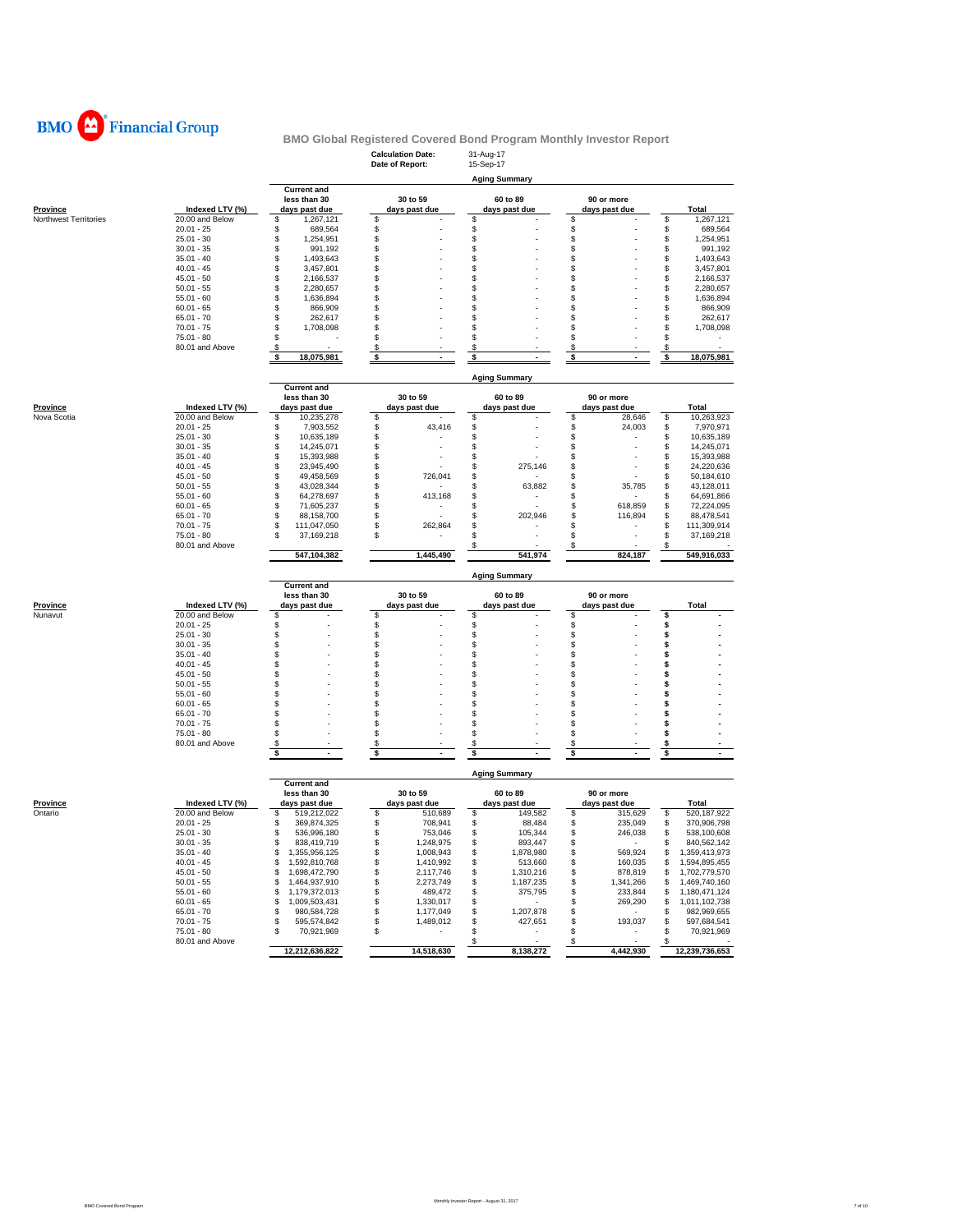

|                          |                                 |                                   | <b>Calculation Date:</b><br>Date of Report: | 31-Aug-17<br>15-Sep-17 |                     |                                    |
|--------------------------|---------------------------------|-----------------------------------|---------------------------------------------|------------------------|---------------------|------------------------------------|
|                          |                                 |                                   |                                             |                        |                     |                                    |
|                          |                                 | <b>Current and</b>                |                                             | <b>Aging Summary</b>   |                     |                                    |
|                          |                                 | less than 30                      | 30 to 59                                    | 60 to 89               | 90 or more          |                                    |
| <b>Province</b>          | Indexed LTV (%)                 | days past due                     | days past due                               | days past due          | days past due       | <b>Total</b>                       |
| Prince Edward Island     | 20.00 and Below<br>$20.01 - 25$ | 2,042,907<br>\$<br>S              | S                                           | S<br>\$                | \$<br>12,319<br>\$  | \$<br>2,055,226                    |
|                          | $25.01 - 30$                    | 1,327,485<br>\$<br>1,226,046      | \$<br>\$                                    | \$                     | \$                  | \$<br>1,327,485<br>\$<br>1,226,046 |
|                          | $30.01 - 35$                    | \$<br>3,016,844                   | \$                                          | \$                     | \$                  | \$<br>3,016,844                    |
|                          | $35.01 - 40$                    | \$<br>4,138,085                   | \$                                          | \$                     | \$<br>116,903       | \$<br>4,254,988                    |
|                          | $40.01 - 45$                    | \$<br>7,501,522                   | \$                                          | \$                     | \$                  | \$<br>7,501,522                    |
|                          | $45.01 - 50$                    | \$<br>11,376,943                  | \$<br>174,001                               | \$                     | \$                  | \$<br>11,550,944                   |
|                          | $50.01 - 55$                    | \$<br>8,192,370                   | \$                                          | S                      | S                   | \$<br>8,192,370                    |
|                          | $55.01 - 60$                    | \$<br>6,189,916                   | \$                                          | \$                     | \$                  | \$<br>6,189,916                    |
|                          | $60.01 - 65$                    | \$<br>9,808,246                   | \$                                          | \$                     | \$                  | \$<br>9,808,246                    |
|                          | $65.01 - 70$                    | \$<br>7,090,286                   | \$                                          | \$                     | \$                  | \$<br>7,090,286                    |
|                          | $70.01 - 75$                    | \$<br>10,656,254                  | \$                                          | \$                     | \$                  | \$<br>10,656,254                   |
|                          | $75.01 - 80$                    | \$<br>479,325                     | \$                                          | \$                     | \$                  | \$<br>479,325                      |
|                          | 80.01 and Above                 |                                   | 174,001                                     | \$<br>$\sim$           | \$<br>129,222       | \$                                 |
|                          |                                 | 73,046,230                        |                                             |                        |                     | 73,349,453                         |
|                          |                                 |                                   |                                             | <b>Aging Summary</b>   |                     |                                    |
|                          |                                 | <b>Current and</b>                |                                             |                        |                     |                                    |
|                          |                                 | less than 30                      | 30 to 59                                    | 60 to 89               | 90 or more          |                                    |
| <b>Province</b>          | Indexed LTV (%)                 | days past due                     | days past due                               | days past due          | days past due<br>\$ | Total<br>\$                        |
| Quebec                   | 20.00 and Below<br>$20.01 - 25$ | \$<br>69,081,195<br>\$            | \$<br>384,986                               | \$<br>55,317<br>\$     | 284,364             | 69,805,862<br>\$                   |
|                          | $25.01 - 30$                    | 52,489,907<br>\$<br>61,031,106    | \$<br>70,969<br>\$<br>425,651               | \$<br>206,735          | \$<br>\$            | 52,560,876<br>\$<br>61,663,491     |
|                          | $30.01 - 35$                    | \$<br>82,779,218                  | \$<br>241,613                               | \$<br>84,178           | \$                  | \$<br>83,105,009                   |
|                          | $35.01 - 40$                    | \$<br>111,591,398                 | \$<br>533,549                               | \$<br>353,810          | \$                  | \$<br>112,478,757                  |
|                          | $40.01 - 45$                    | \$<br>142,632,182                 | \$<br>905,787                               | \$                     | 309,613<br>\$       | \$<br>143,847,581                  |
|                          | $45.01 - 50$                    | \$<br>262,554,008                 | \$<br>2,055,707                             | \$<br>357,458          | \$<br>717,219       | \$<br>265,684,391                  |
|                          | $50.01 - 55$                    | \$<br>309,059,334                 | \$<br>1.790.143                             | \$<br>1,021,452        | \$<br>1,557,763     | \$<br>313,428,693                  |
|                          | $55.01 - 60$                    | \$<br>409,378,965                 | \$<br>2,350,876                             | \$<br>875,267          | \$<br>1,696,884     | \$<br>414,301,993                  |
|                          | $60.01 - 65$                    | \$<br>403,157,749                 | \$<br>2,291,066                             | \$<br>1,482,299        | \$<br>1,617,038     | \$<br>408,548,152                  |
|                          | $65.01 - 70$                    | \$<br>556,856,346                 | \$<br>2,809,620                             | \$<br>1,292,763        | \$<br>928,208       | \$<br>561,886,937                  |
|                          | $70.01 - 75$                    | \$<br>627,379,812                 | \$<br>2,404,854                             | \$<br>1,767,945        | \$<br>1,530,990     | \$<br>633,083,601                  |
|                          | $75.01 - 80$                    | \$<br>259,630,897                 | \$<br>533,854                               | \$<br>215,192          | \$<br>605,340       | \$<br>260,985,282                  |
|                          | 80.01 and Above                 |                                   |                                             |                        |                     | S                                  |
|                          |                                 | 3,347,622,117                     | 16,798,673                                  | 7,712,416              | 9,247,419           | 3,381,380,625                      |
|                          |                                 |                                   |                                             | <b>Aging Summary</b>   |                     |                                    |
|                          |                                 |                                   |                                             |                        |                     |                                    |
|                          |                                 | <b>Current and</b>                |                                             |                        |                     |                                    |
|                          |                                 | less than 30                      | 30 to 59                                    | 60 to 89               | 90 or more          |                                    |
| <b>Province</b>          | Indexed LTV (%)                 | days past due                     | days past due                               | days past due          | days past due       | Total                              |
| Saskatchewan             | 20.00 and Below                 | \$<br>11,179,122                  | \$<br>141,536                               | \$                     | \$                  | \$<br>11,320,658                   |
|                          | $20.01 - 25$                    | S<br>9,175,874                    | \$                                          | \$                     | \$                  | \$<br>9,175,874                    |
|                          | $25.01 - 30$                    | \$<br>11,751,386                  | \$                                          | \$                     | \$                  | \$<br>11,751,386                   |
|                          | $30.01 - 35$                    | \$<br>13,188,234                  | \$                                          | \$                     | \$<br>137,258       | \$<br>13,325,492                   |
|                          | $35.01 - 40$                    | \$<br>25,540,650                  | \$                                          | \$                     | \$                  | \$<br>25,540,650                   |
|                          | $40.01 - 45$                    | \$<br>57,848,759                  | \$<br>266,284                               | \$                     | \$<br>204,253       | \$<br>58,319,296                   |
|                          | $45.01 - 50$                    | \$<br>75,588,194                  | \$<br>389,863                               | \$<br>483,434          | \$<br>491,967       | \$<br>76,953,458                   |
|                          | $50.01 - 55$                    | \$<br>47,986,158                  | \$                                          | \$                     | \$                  | \$<br>47,986,158                   |
|                          | $55.01 - 60$                    | \$<br>56,047,755                  | \$<br>126,596                               | S                      | \$<br>920,190       | \$<br>57,094,541                   |
|                          | $60.01 - 65$                    | \$<br>40,122,507                  | \$                                          | \$                     | \$<br>1,362,797     | \$<br>41,485,304                   |
|                          | $65.01 - 70$                    | \$<br>25,850,452                  | \$                                          | \$                     | \$<br>617,572       | \$<br>26,468,025                   |
|                          | $70.01 - 75$<br>$75.01 - 80$    | 32,174,758<br>\$<br>\$<br>326,156 | \$<br>\$                                    | \$<br>296,351<br>\$    | \$<br>\$            | \$<br>32,471,109<br>\$<br>326,156  |
|                          | 80.01 and Above                 |                                   |                                             | S                      | \$                  | \$                                 |
|                          |                                 | 406,780,007                       | 924,279                                     | 779,785                | 3,734,037           | 412,218,108                        |
|                          |                                 |                                   |                                             | <b>Aging Summary</b>   |                     |                                    |
|                          |                                 | <b>Current and</b>                |                                             |                        |                     |                                    |
|                          |                                 | less than 30                      | 30 to 59                                    | 60 to 89               | 90 or more          |                                    |
| Province                 | Indexed LTV (%)                 | days past due                     | days past due                               | days past due          | days past due       | Total                              |
| <b>Yukon Territories</b> | 20.00 and Below                 | \$<br>648,739                     | \$                                          | \$                     | \$                  | \$<br>648,739                      |
|                          | $20.01 - 25$                    | \$<br>1,459,581                   | \$                                          | \$                     | \$                  | \$<br>1,459,581                    |
|                          | $25.01 - 30$                    | \$<br>1,448,405                   | \$                                          | \$                     | \$                  | \$<br>1,448,405                    |
|                          | $30.01 - 35$                    | \$<br>2,185,540                   | \$                                          | \$                     | \$                  | \$<br>2,185,540                    |
|                          | $35.01 - 40$                    | \$<br>2,478,347                   | \$                                          | \$                     | \$                  | \$<br>2,478,347                    |
|                          | $40.01 - 45$                    | \$<br>2,578,519                   | \$                                          | S                      | \$                  | \$<br>2,578,519                    |
|                          | $45.01 - 50$                    | \$<br>2,942,962                   | \$                                          | \$                     | \$                  | \$<br>2,942,962                    |
|                          | $50.01 - 55$                    | 1,964,618<br>\$                   | \$                                          | \$                     | \$                  | \$<br>1,964,618                    |
|                          | $55.01 - 60$                    | \$<br>1,223,108                   | \$                                          | \$                     | \$                  | \$<br>1,223,108                    |
|                          | $60.01 - 65$                    | \$<br>2,980,849                   | \$                                          | \$                     | \$                  | \$<br>2,980,849                    |
|                          | $65.01 - 70$                    | \$<br>165,572                     | \$                                          | \$                     | \$                  | \$<br>165,572                      |
|                          | $70.01 - 75$                    | \$<br>926,333                     | \$                                          | \$                     | \$                  | \$<br>926,333                      |
|                          | $75.01 - 80$                    | \$                                | \$                                          | \$                     | \$                  | \$                                 |
|                          | 80.01 and Above                 | \$                                | \$<br>×                                     | \$<br>٠                | \$<br>÷.            | \$                                 |
|                          |                                 | \$<br>21,002,572                  | \$                                          | \$                     | \$                  | 21,002,572<br>\$                   |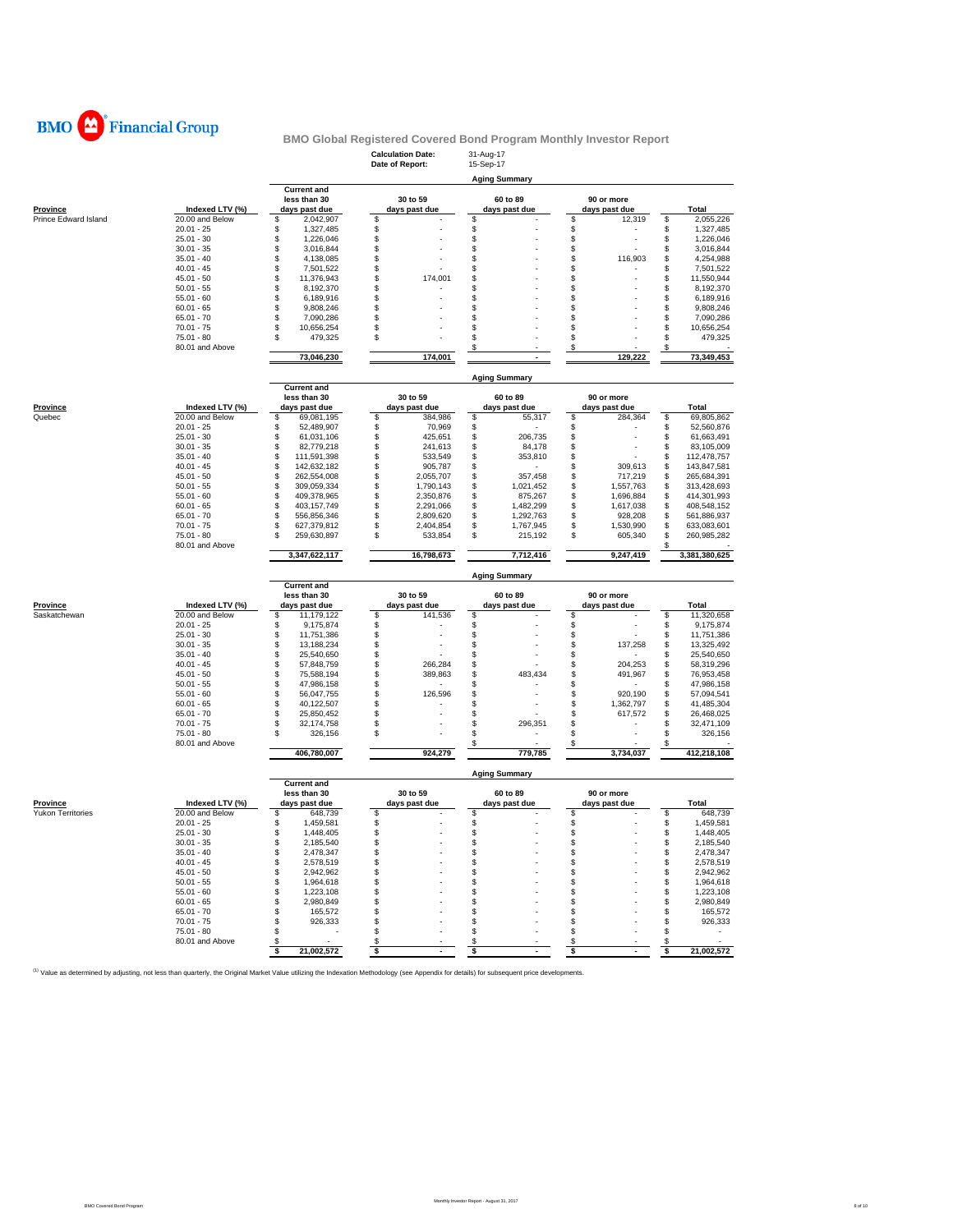

|                                                                      |                          |  |             |  | <b>Calculation Date:</b><br>Date of Report: |  | 31-Aug-17<br>15-Sep-17 |  |               |                  |               |                |
|----------------------------------------------------------------------|--------------------------|--|-------------|--|---------------------------------------------|--|------------------------|--|---------------|------------------|---------------|----------------|
| Cover Pool - Current LTV Distribution by Credit Score <sup>(1)</sup> |                          |  |             |  |                                             |  |                        |  |               |                  |               |                |
|                                                                      | <b>Credit Scores</b>     |  |             |  |                                             |  |                        |  |               |                  |               |                |
| Indexed LTV (%)                                                      | <b>Score Unavailable</b> |  | <600        |  | 600 - 650                                   |  | 651 - 700              |  | 701 - 750     | 751 - 800        | >800          | Total          |
| 20.00 and Below                                                      | 33,112,081               |  | 14,476,415  |  | 20,236,311                                  |  | 69,714,016             |  | 158,956,862   | 383,023,303      | 329,657,300   | 1,009,176,288  |
| $20.01 - 25$                                                         | 20,237,614               |  | 10,555,975  |  | 19.678.796                                  |  | 58,872,516             |  | 117,438,873   | 301.479.286      | 203,073,235   | 731,336,294    |
| $25.01 - 30$                                                         | 31,217,738               |  | 14,220,360  |  | 36,988,572                                  |  | 90,150,633             |  | 189,655,189   | 424,560,764      | 253,036,216   | 1,039,829,473  |
| $30.01 - 35$                                                         | 30,431,643               |  | 25,723,436  |  | 46.313.179                                  |  | 155,120,158            |  | 324,347,012   | 660,114,186      | 335,738,200   | 1,577,787,815  |
| $35.01 - 40$                                                         | 42,786,256               |  | 48,113,623  |  | 104,322,305                                 |  | 250,311,266            |  | 548,254,078   | 1,065,053,875    | 480,023,442   | 2,538,864,845  |
| $40.01 - 45$                                                         | 30,794,277               |  | 54,778,944  |  | 110,292,305                                 |  | 329,339,795            |  | 612,855,543   | 204,687,824      | 499,230,108   | 2,841,978,797  |
| $45.01 - 50$                                                         | 9,882,189                |  | 71,216,974  |  | 139,453,136                                 |  | 353,641,138            |  | 733,631,686   | 1,275,414,035    | 473,180,733   | 3,056,419,891  |
| $50.01 - 55$                                                         | 19.771.768               |  | 54.641.424  |  | 113.139.462                                 |  | 355.445.121            |  | 672.520.405   | 1.083.105.259    | 388.977.307   | 2,687,600,745  |
| $55.01 - 60$                                                         | 30,565,863               |  | 61.789.375  |  | 116.974.098                                 |  | 319.519.906            |  | 703,873,200   | 093,972,710      | 346,531,485   | 2,673,226,637  |
| $60.01 - 65$                                                         | 37,311,731               |  | 41,891,825  |  | 103,193,186                                 |  | 292,486,509            |  | 628,798,488   | 952,213,296      | 279,179,721   | 2,335,074,755  |
| $65.01 - 70$                                                         | 42,729,070               |  | 49,669,173  |  | 105,489,178                                 |  | 316.714.923            |  | 633,846,019   | 860,932,311      | 255,486,686   | 2,264,867,359  |
| $70.01 - 75$                                                         | 33,902,972               |  | 39,220,723  |  | 86,181,172                                  |  | 295,476,332            |  | 581,053,690   | 884,871,062      | 230,463,025   | 2,151,168,976  |
| $75.01 - 80$                                                         | 5,005,502                |  | 12,346,519  |  | 31,321,100                                  |  | 116,678,983            |  | 245,874,646   | 431,098,135      | 107,790,471   | 950, 115, 355  |
| 80.01 and Above                                                      |                          |  |             |  |                                             |  |                        |  |               |                  |               |                |
|                                                                      | 367,748,706              |  | 498,644,766 |  | 1,033,582,800                               |  | 3,003,471,295          |  | 6,151,105,692 | \$10,620,526,044 | 4,182,367,927 | 25,857,447,231 |

<sup>(1)</sup> Value as determined by adjusting, not less than quarterly, the Original Market Value utilizing the Indexation Methodology (see Appendix for details) for subsequent price developments.